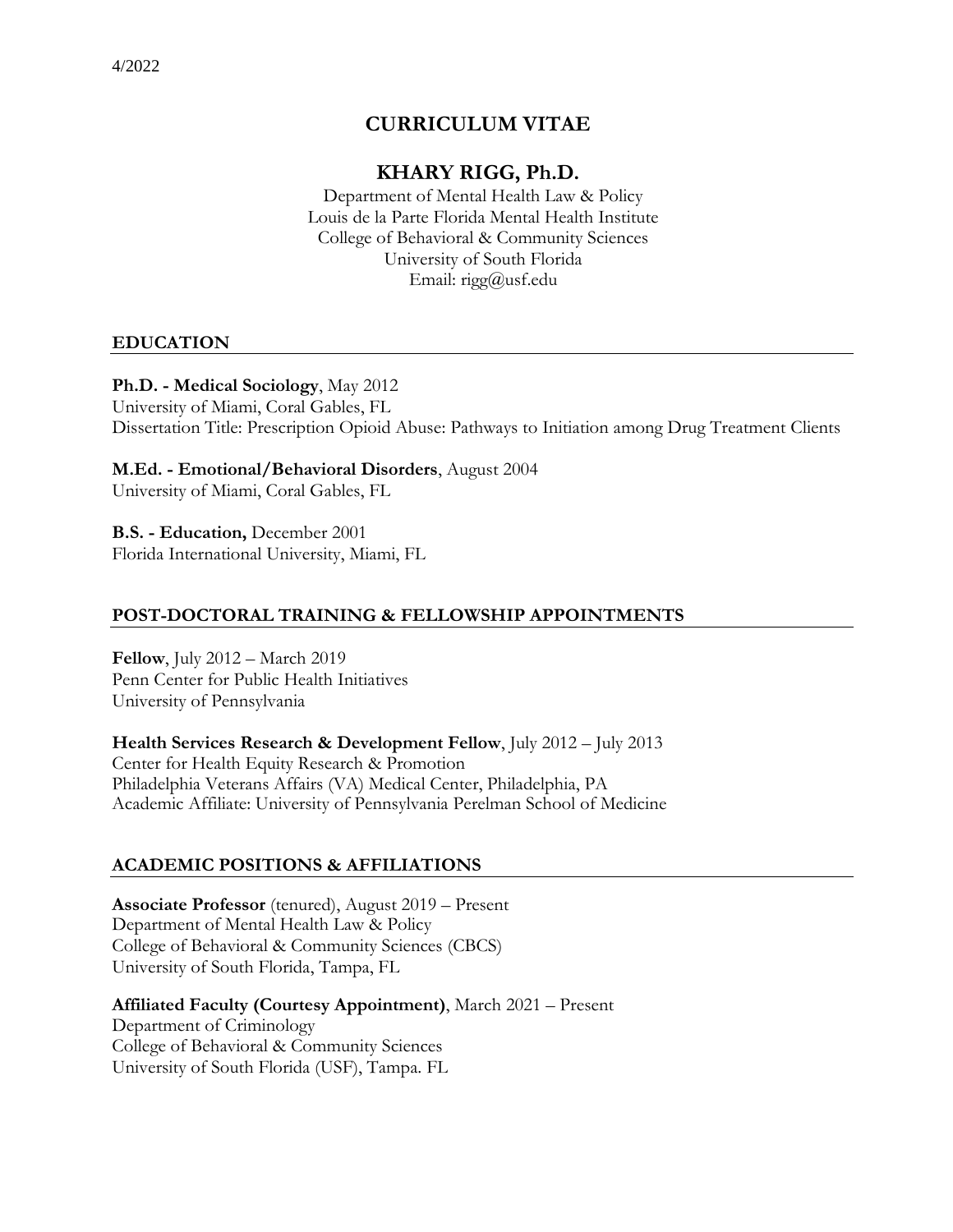## **ACADEMIC POSITIONS & AFFILIATIONS (Cont'd)**

**Affiliated Faculty (Leadership Team)**, November 2020 – Present Center for Justice Research & Policy College of Arts & Sciences University of South Florida, Tampa, FL

**Affiliated Faculty (Courtesy Appointment)**, September 2013 – Present Department of Sociology College of Arts and Sciences

University of South Florida, Tampa, FL

**Affiliated Faculty**, December 2014 – Present Louis de la Parte Florida Mental Health Institute College of Behavioral & Community Sciences University of South Florida, Tampa, FL

**Affiliated Faculty**, August 2016 – Present Criminal Justice, Mental Health & Substance Abuse Technical Assistance Center Louis de la Parte Florida Mental Health Institute University of South Florida, Tampa, FL

**Assistant Professor**, August 2013 – July 2019 Department of Mental Health Law & Policy College of Behavioral & Community Sciences University of South Florida, Tampa, FL

**Senior Research Associate**, March 2011 – December 2011 Center for Applied Research on Substance Use & Health Disparities Nova Southeastern University, Ft. Lauderdale, FL

**Senior Research Associate**, September 2008 – March 2011 Center for Drug & Alcohol Studies University of Delaware, Coral Gables, FL

**Program Manager**, July 2006 – August 2008 National Science Foundation (NSF)/Atlantic Coast Social, Behavioral, Economic Sciences Alliance The Graduate School, University of Miami, Coral Gables, FL Project Title: Undergraduate Research Mentoring Program

**Research Associate**, June 2006 – January 2007 Department of Psychology, University of Miami, Coral Gables, FL

**Research Assistant**, September 2005 – August 2006 Social Epidemiology Research Group, University of Miami, Coral Gables, FL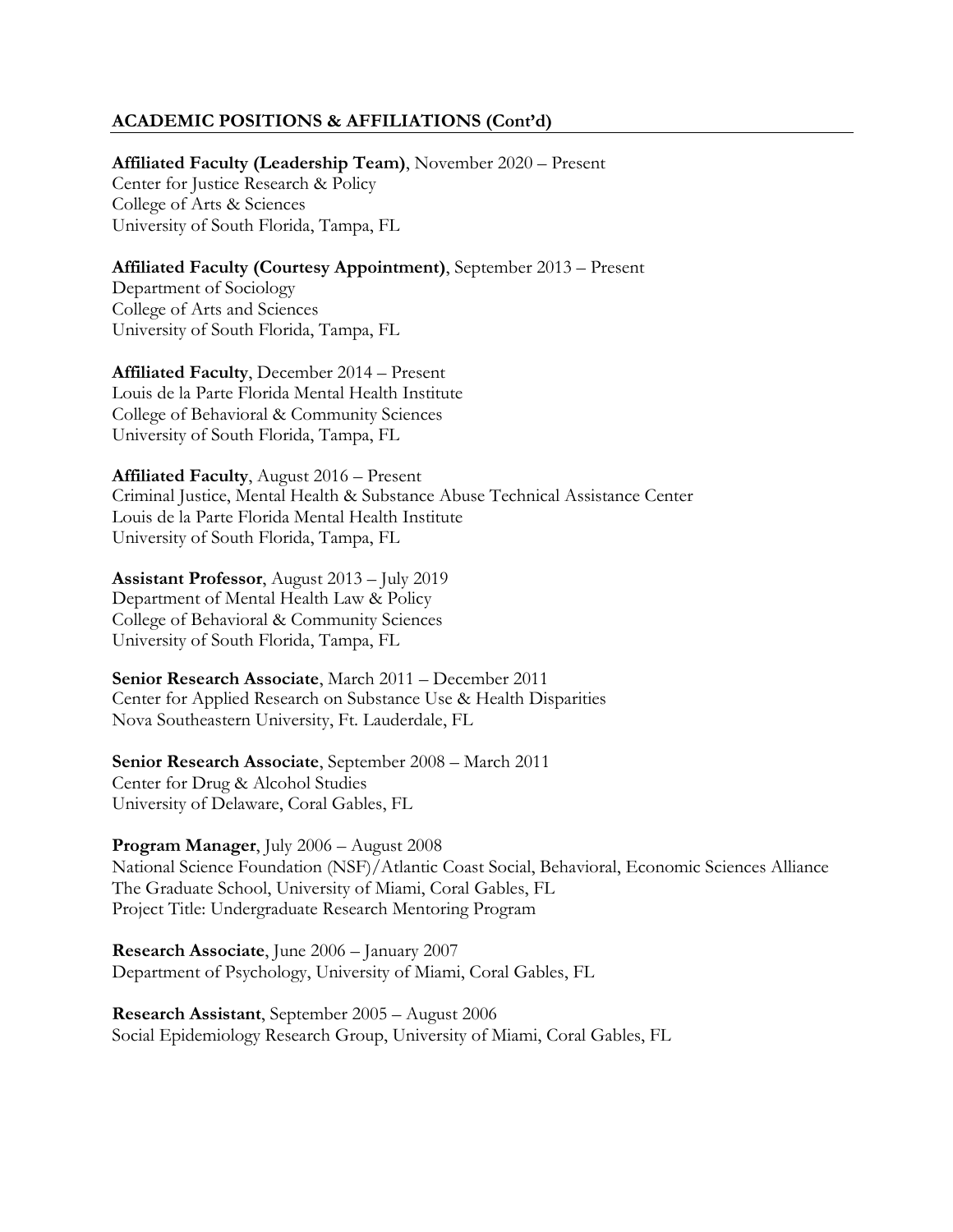## **RESEARCH INTERESTS**

Drug Prevention, Treatment, Harm Reduction Opioid Misuse/Overdose Community-Based Health Interventions/Research Drug-Related HIV Transmission Mixed Methods/Qualitative Research

## **HONORS & AWARDS**

- Top Editorial Board Member Award, *Psychology of Addictive Behaviors* (2021)
- *Drug & Alcohol Dependence*, Editorial Board Member Award (2021)
- USF Faculty Outstanding Research Achievement Award (2020)
- CBCS Dean's Outstanding Research Award (2020)
- Early Career Achievement Award, Robert Wood Johnson Foundation (NC) (2019)
- Named NIDA Diversity Scholar (2018)
- UCLA HIV/AIDS, Substance Abuse & Trauma Training Program Fellow, NIH (2016-2018)
- Amer. Sociological Assoc. (Alcohol, Drugs & Tobacco Section) Junior Scholar Award (2015)
- AcademyHealth/Aetna Foundation Minority Scholar Award (2013)
- NIDA Travel Award (\$750) for Early Career Investigators (2011)
- 1<sup>st</sup> Place Award (\$100) at Research & Innovation Forum University of Miami (2010)
- Outstanding Publication of the Year (\$1,000) Sociology Dept. University of Miami (2010)
- Award of Academic Merit Office of Graduate Affairs University of Miami (2004)

## **REFEREED PUBLICATIONS (\*denotes student mentee)**

- **Rigg, K. K.** (in preparation). Attitudes toward methadone maintenance treatment among Black Americans with opioid use disorder.
- Tran, J., Singhal, A., **Rigg, K. K.**, & Kosyluk, K. (in preparation). Entertainment-education in the reduction of layered stigma.
- **Rigg, K. K.** (in preparation). Black adults with opioid use disorder: Patterns of polydrug use and implications for harm reduction.
- Tran, J., Kosyluk, K., & **Rigg, K. K.** (in preparation). Examining the effects of storytelling as a tool to address layered stigma.
- **Rigg, K. K.** (in preparation). Opioid misuse among African-Americans: Patterns of initiation.
- **Rigg, K. K.** (in preparation). Motivations for misusing opioids among Black Americans with opioid use disorder.
- **Rigg, K. K.** (in preparation). Mechanisms of prescription opioid diversion: Black-White differences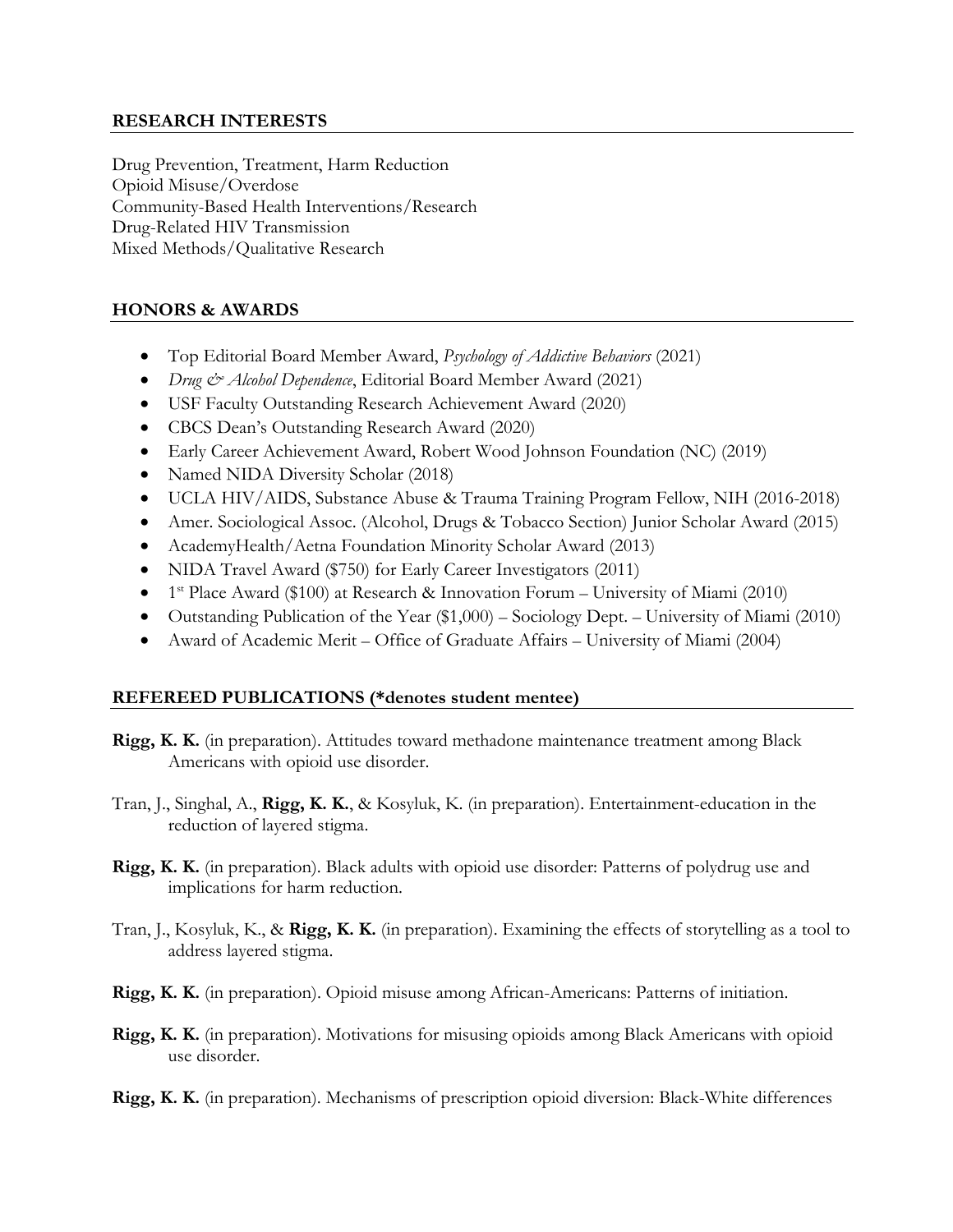- **Rigg, K. K.** (in preparation). Alternate routes of administration and risk for HIV among African-Americans with opioid use disorder.
- **Rigg, K. K.** (in preparation). Attitudes toward buprenorphine treatment: Differences among Black and White Adults.
- **Rigg, K. K.** (in preparation). Perceptions of fentanyl among Black Americans with opioid use disorder.
- **Rigg, K. K.** (in preparation). African-Americans and opioid use disorder: Attitudes toward naltrexone treatment.
- Tran, T., & **Rigg, K. K.** (in preparation). Substance use among methadone maintenance patients in Vietnam: A systematic review.
- Sharp, A., Jones, R., & **Rigg, K. K.** (in preparation). Patterns of naloxone distribution at discharge from detox.
- Johnson, M. E., & **Rigg, K. K.** (in preparation). Prevalence and predictors of opioid misuse among justice-involved youth: Urban-rural differences.
- Sharp, A., Carlson, M., **Rigg, K. K.**, Hills, H., Moore, K. & Schuman-Olivier, Z. (under review). How system barriers interrupt addiction treatment research: A case example and lessons learned.
- McNeish, R., Massey, T., Walker, C., Sowell, C., **Rigg, K. K.**, Simmons, C., & Tran, Q. (under review) Building capacity to create community change: A model to support successful program planning and implementation.
- Nicholson, H., Oluwatobi, A., & **Rigg, K. K.** (under review). Racial/ethnic differences in motivations for prescription opioid misuse.
- Johnson, M. E., **Rigg, K. K.**, Akbari, Z., Vroom, E., & Bristol, S.\* (under review). Racial differences in the association of adverse childhood experiences and substance misuse among justiceinvolved adolescents.
- Marshall, V. K., Chavez, M.\*, Efre, A, Lake, P.\*, **Rigg, K. K.**, et al. (2022). Barriers to adequate pain control and opioid use among cancer survivors: Implications for nursing practice. *Cancer Nursing.* Published online.
- Marshall, V. K., Chavez, M.\*, **Rigg, K. K.,** Lubrano, B., Rajasekhara, S., Efre, A, & Martinez-Tyson. (2022). Framing cancer survivors' access, use and disposal of prescribed opioid medications within the opioid epidemic. *Oncology Nursing Forum.* Published online.
- Chavez, M.\*, Martinez-Tyson, D., Lake, P.\*, Sherry, P., **Rigg, K. K.,** et al. (2022). "They say you can get addicted": Exploring factors that fuel the fear of addiction to prescription opioids among cancer survivors. *European Journal of Cancer Care,* 31(3), e13582.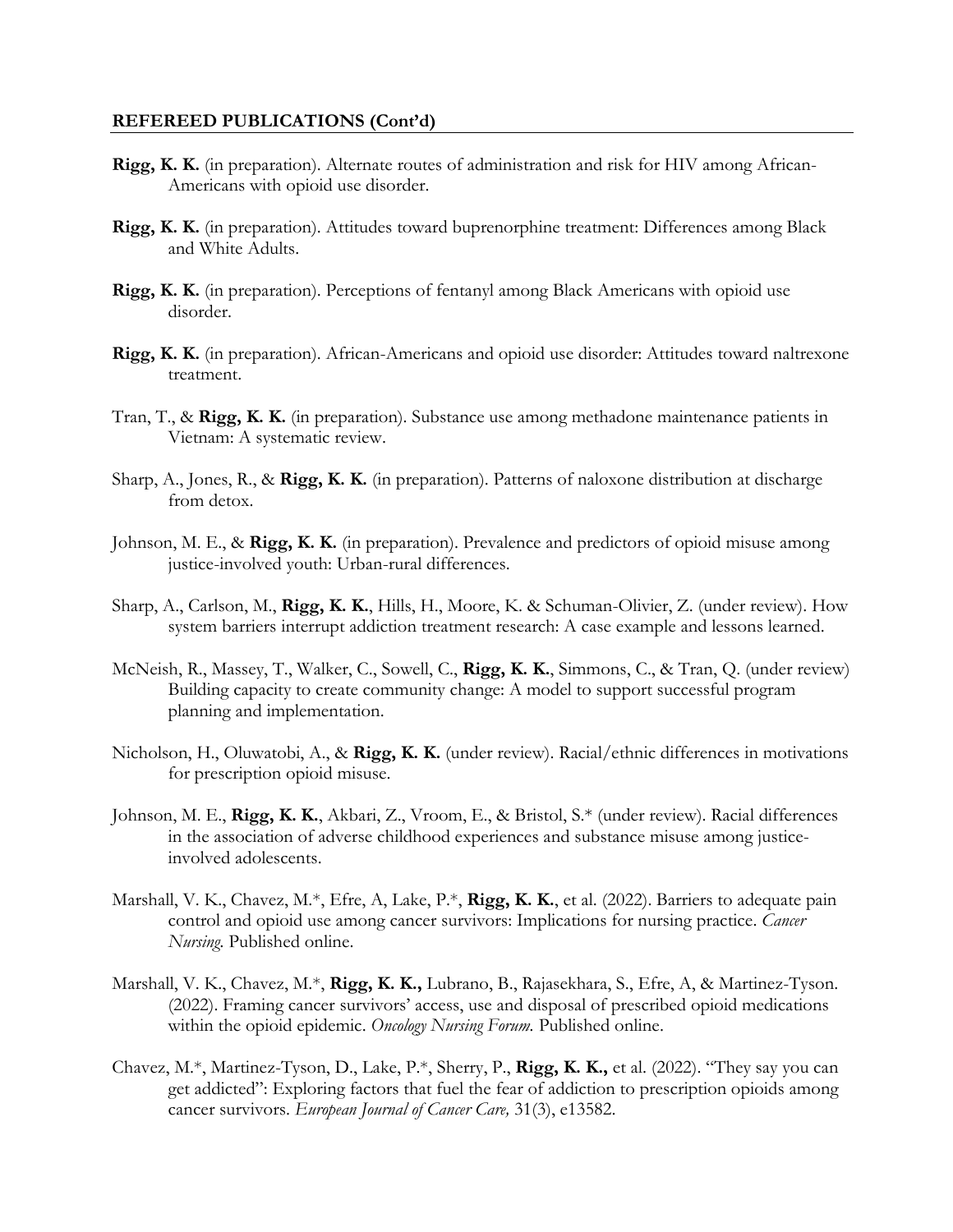- Proctor, S., Lipsey, J.\*, & **Rigg, K. K.** (2022). The insanity of addiction treatment in America. Addiction Research & Theory. Published online.
- Proctor, S., **Rigg, K. K.**, & Tien, A. (2022). Acceptability of micro-financial payments to incentivize recovery in opioid treatment settings using smartphone app technology. *JMIR Formative Research.* Published online.
- Nicholson, H., & **Rigg, K. K.** (2022). Prescription opioid misuse among Black and White older adults. *Addiction Research & Theory,* 30(1), 25-32.
- **Rigg, K. K.** (2022). Best practices for intervening with justice-involved persons who misuse opioids. In Edelyn Verona & Bryanna Fox (Eds.), Handbook of Evidence-Based Criminal Justice Practices. New York, NY: Routledge.
- **Rigg, K. K.**, & Johnson, M. E. (2022). Preventing opioid misuse: Racial/ethnic differences in the protective effects of extracurricular activities among justice-involved youth. *Journal of Studies on Alcohol & Drugs*, 83(3), 402-411.
- Szalavitz, M., **Rigg, K. K**., & Wakeman, S. (2021). Drug dependence is not addiction—and it matters. *Annals of Medicine,* 53(1), 1989-1992.
- Rohrer, L. Ismajli, F.\*, & **Rigg, K. K.** (2021). Psychometric properties of the LifeSkills Training Middle School Health Survey. *Psychology in the Schools*, 58(12), 2374-2391.
- Martinez-Tyson, D., Chavez, M.\*, Lake, P.\*, Gutierrez, A.\*, Sherry, P. **Rigg, K. K.**, et al. (2021). Perceptions of prescription opioid medication within the context of cancer survivorship and the opioid epidemic. *Journal of Cancer Survivorship*, 15, 585-596.
- McNeish, R., **Rigg, K. K.**, & Delva, J.\*, & Schadrac, D.\* (2021). Media coverage of the mental health of men and boys. *International Journal of Mental Health & Addiction,* 19, 1274-1283.
- Martinez-Tyson, D., Chavez, M.\*, Lubrano, B., Lake, P.\*, Marshall, V., **Rigg, K. K.**, et al. (2021). Understanding cancer survivors' educational needs about prescription opioid medications: Implications for cancer education and health literacy. *Journal of Cancer Education,* 36, 215-224.
- **Rigg, K. K.**, & Kosyluk, K. A. (2021). Developing and evaluating community-based health interventions: The role of data. In Community-Based Service Delivery: Theory and Implementation. (pp. 40-54). Routledge.
- **Rigg, K. K.**, & Rigg, M. S. (2021). Screening for opioid misuse in audiology settings. *The Hearing Journal,* 74(1), 16-17.
- **Rigg, K. K.**, & Rigg, M. S. (2020). Opioid-induced hearing loss and neonatal abstinence syndrome: Clinical considerations for audiologists and recommendations for future research. *American Journal of Audiology,* 29(4), 23-32.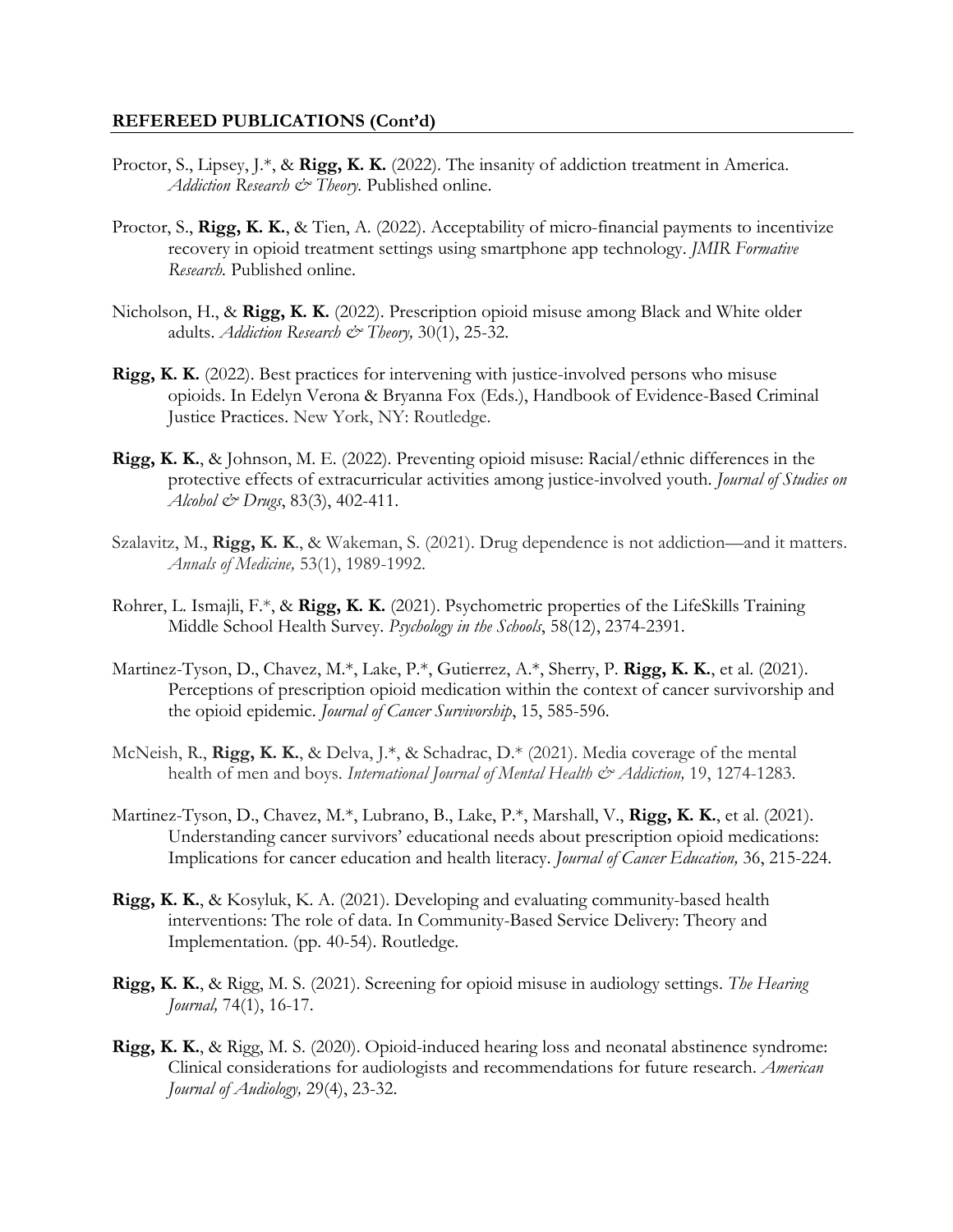- **Rigg, K. K.**, & Mills, A.\* (2020). Sexual risk behaviors among African Americans who use MDMA (molly/ecstasy): Implications for HIV prevention. *Social Work in Public Health,* 35(5), 282-292.
- Gum, A., Green, O., Schonfeld, L., Conner, K., **Rigg, K. K.**, Wagoner, F., & Melling, K. (2020). Longitudinal analysis of mortality for older adults receiving or waiting for aging network services. *Journal of the American Geriatrics Society,* 68, 519-525.
- Chavez, M.\* & **Rigg, K. K.** (2020). Nutritional implications of opioid use disorder: A guide for drug treatment providers. *Psychology of Addictive Behaviors,* 34(6), 699–707.
- Johnson, K., **Rigg, K. K**., & Eyles-Hopkins, C.\* (2020). Receiving addiction treatment in the US: Do patient demographics, drug of choice, or substance use disorder severity matter? *International Journal of Drug Policy,* 75, 89-98.
- McLean, K., Monnat, S., **Rigg, K. K.**, Sterner, G., & Verdery, A. (2019). "You never know what you're getting": Opioid users' perceptions of fentanyl in southwest Pennsylvania. *Substance Use & Misuse,* 54(6), 955-966.
- McNeish, R., **Rigg, K. K**., & Tran, Q.\* (2019). Community-based behavioral health interventions: Developing strong community partnerships. *Evaluation & Program Planning,* 73, 111-115.
- **Rigg, K. K.,** & Nicholson, H.\* (2019). Prescription opioid misuse among African-American adults: A rural-urban comparison of prevalence and risk. *Drug & Alcohol Dependence,* 197, 191-196.
- **Rigg, K. K.,** McNeish, R., & Schadrac, D.\* (2019). Community needs of minority male youth living in inner-city Chicago. *Children and Youth Services Review,* 98, 284-289.
- **Rigg, K. K.,** & Estreet, A. (2019). MDMA (ecstasy/molly) use among African-Americans: The perceived influence of hip-hop/rap music. *Journal of Ethnicity in Substance Abuse,* 18(3), 667-677.
- **Rigg, K. K.**, Sharp, A.\*, Conner, K., Moore, K. (2019). Re-examining the role of patients in community-based interventions. In Steven Arxer & John Murphy (Eds.), *Community-based Health Interventions in an Institutional Context.* New York, NY: Springer.
- **Rigg, K. K.**, Engelman, D.\*, & Ramirez, J.\* (2018). A community-based approach to primary health care. In Steven Arxer & John Murphy (Eds.), *International Perspectives on Social Policy, Administration, and Practice (*pp. 105-117). New York, NY: Springer.
- **Rigg, K. K.**, McLean, K., Monnat, S., Sterner, G., &. Verdery, A. (2018). Opioid misuse initiation: Implications for intervention. *Journal of Addictive Diseases*, 37, 111-122.
- **Rigg, K. K.,** & Sharp, A.\* (2018). Deaths related to MDMA (ecstasy/molly): Prevalence, root causes, and harm reduction interventions. *Journal of Substance Use*, 23(4), 345-352.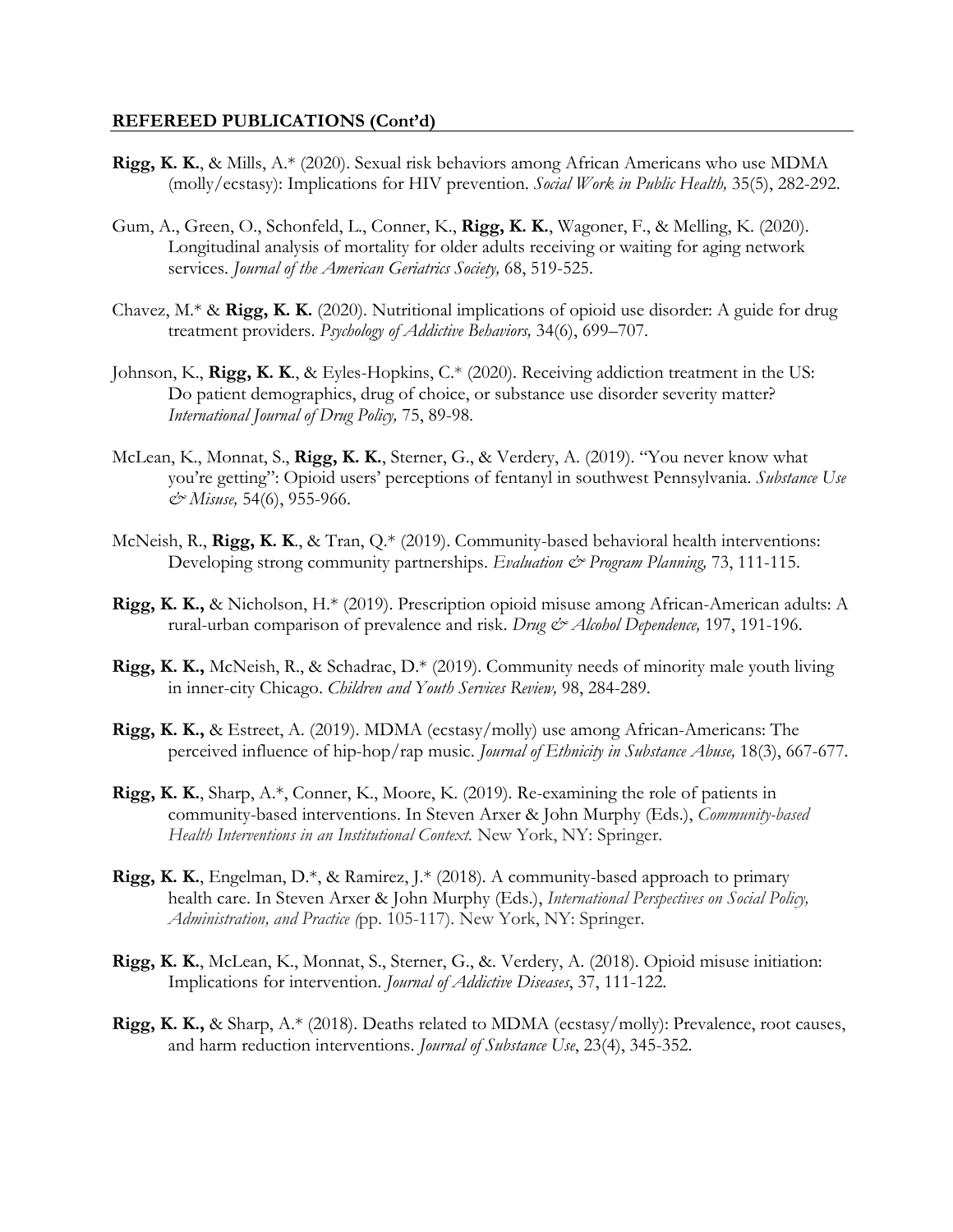- **Rigg, K. K.**, & Lawental, M. (2018). Perceived risk associated with MDMA (ecstasy/molly) use among African-Americans. *Substance Use & Misuse,* 53(7), 1076-1083.
- **Rigg, K. K**. (2018). MDMA (ecstasy/molly) use among African-Americans: Patterns of initiation. *International Journal of Mental Health & Addiction*, 16(3), 662-671.
- **Rigg, K. K.,** & Sharp, A.\* (2018). Nonmedical prescription drug use among African Americans who use MDMA (ecstasy/molly): Implications for risk reduction. *Addictive Behaviors,* 79, 159-165.
- **Rigg, K. K.**, Monnat, S., & Chavez, M.\* (2018). Opioid-related mortality in rural America: Geographic heterogeneity and intervention strategies. *International Journal of Drug Policy,* 57, 119- 129.
- **Rigg, K. K**., & Menendez, K.\* (2018). Drug prevention programs in schools: Selecting program providers. *Health Education Journal*, 77(5), 586-597.
- Conner, K.O., **Rigg, K. K.,** Yu, L., Meng, H., Pilkonis, P., & Brown, C. (2018). Psychometric properties of the attitudes toward seeking mental health treatment scale. *Journal of Cultural Diversity,* 25(1), 23-31.
- Lawental, M., Kipnis, A.,\* & **Rigg, K. K.** (2018). Binge drinking in young adults: Application of the theory of planned behavior. *Psychology, Health & Medicine*, 23(9), 1-9.
- **Rigg, K. K.** (2017). Motivations for MDMA (ecstasy/molly) use among African-Americans: Implications for prevention and harm reduction programs. *Journal of Psychoactive Drugs,* 49(3), 192-200.
- Szalavitz, M., & **Rigg, K. K**. (2017). The curious (dis)connection between the opioid epidemic and crime. *Substance Use & Misuse.* 49(14), 1927-1931.
- Moore, K., Barongi, M.\*, **Rigg, K. K.** (2017). Experiences of young adult offenders who completed a drug court treatment program. *Qualitative Health Research,* 27(5), 750-758.
- Monnat, S. M., & **Rigg, K. K.** (2016). Examining rural/urban differences in prescription opioid misuse among U.S. adolescents. *Journal of Rural Health,* 32(2), 204–218.
- Murphy, J. W., & **Rigg, K. K.** (2016). Rethinking causality in the social sciences: Implications for research and health interventions. In Jared A. Jaworski (Ed.), *Advances in Sociology Research* (pp. 1-12). New York, NY: Nova Science Publishers.
- True, J. G., **Rigg, K. K.**, & Butler, A.\* (2015). Understanding barriers to mental health care for recent war veterans through photovoice. *Qualitative Health Research,* 25(10), 1443-1455.
- Ford, J. A., & **Rigg, K. K.** (2015). Racial/ethnic differences in factors that place adolescents at risk for prescription opioid misuse. *Prevention Science*, 16(5), 633-641.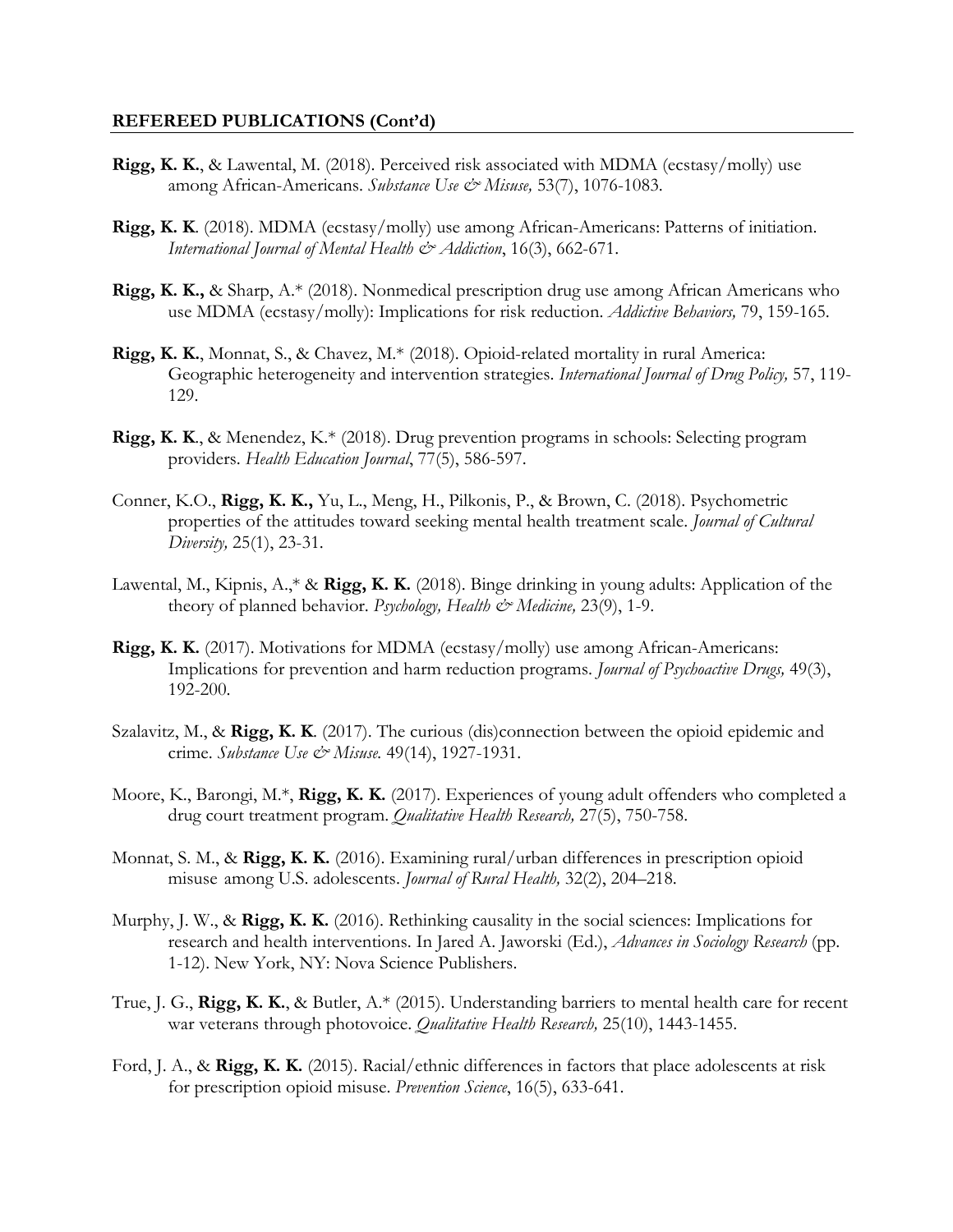- **Rigg, K. K.**, & Monnat, S. M. (2015). Comparing characteristics of prescription painkiller misusers and heroin users in the United States. *Addictive Behaviors,* 51, 106-112.
- **Rigg, K. K.**, & Monnat, S. M. (2015). Urban vs. rural differences in prescription opioid misuse among adults in the United States: Informing region-specific drug policies and interventions. *International Journal of Drug Policy*, 26, 484-491.
- **Rigg, K. K.**, & Ford, J. (2014). The misuse of benzodiazepines among adolescents: Psychosocial risk factors in a national sample. *Drug & Alcohol Dependence*, 137(1), 137-142.
- **Rigg, K. K.**, & DeCamp, W. (2014). Explaining prescription opioid misuse among veterans: A theory based analysis using structural equation modeling. *Military Behavioral Health,* 2(2), 210-216.
- **Rigg, K. K.**, Cook, H. H., Murphy, J. W. (2014). Expanding the scope and relevance of health interventions: Moving beyond clinical trials and behavior change models. *International Journal of Qualitative Studies on Health and Well-Being,* 9:24743.
- Murphy, J. W., & **Rigg, K. K.** (2014). Clarifying the philosophy behind the Community Mental Health Act and community-based interventions. *Journal of Community Psychology,* 42(3), 285-298.
- **Rigg, K. K.**, & Murphy, J. W. (2013). Understanding the etiology of prescription opioid abuse: Implications for prevention and treatment. *Qualitative Health Research*, 23(7), 963-975.
- **Rigg, K. K.**, & Wilson, G. (2013). Can patient-physician race concordance improve health outcomes for African-American HIV patients? Evidence, insights, and implications. In M. S. Harris (Ed.), *African-American perspectives: Family dynamics, healthcare issues, and the role of ethnic identity* (pp. 155-168). New York, NY: Nova Science Publishers.
- **Rigg, K. K.**, & Murphy, J. W. (2013). Storylines as a neglected tool for mental health service providers and researchers. *International Journal of Mental Health & Addiction*, 11(4), 431-440.
- Ibañez, G. E., Levi-Minzi, M.,\* **Rigg, K. K.**, & Mooss, A. D. (2013). Diversion of benzodiazepines through healthcare sources. *Journal of Psychoactive Drugs*, 45(1), 48–56.
- **Rigg, K. K.**, Kurtz, S. P., & Surratt, H. L. (2012). Patterns of prescription medication diversion among drug dealers. *Drugs: Education, Prevention & Policy*, 19(2), 145-155.
- **Rigg, K. K.**, March,\* S., & Inciardi, J. A. (2010). Prescription drug abuse and diversion: Role of the pain clinic. *Journal of Drug Issues*, 40(3), 681-702.
	- ❖ Awarded Outstanding Publication of the Year, University of Miami Sociology Department
- **Rigg, K. K.**, & Ibañez, G. E. (2010). Motivations for non-medical prescription drug use: A mixed methods analysis. *Journal of Substance Abuse Treatment*, 39(3), 236-247.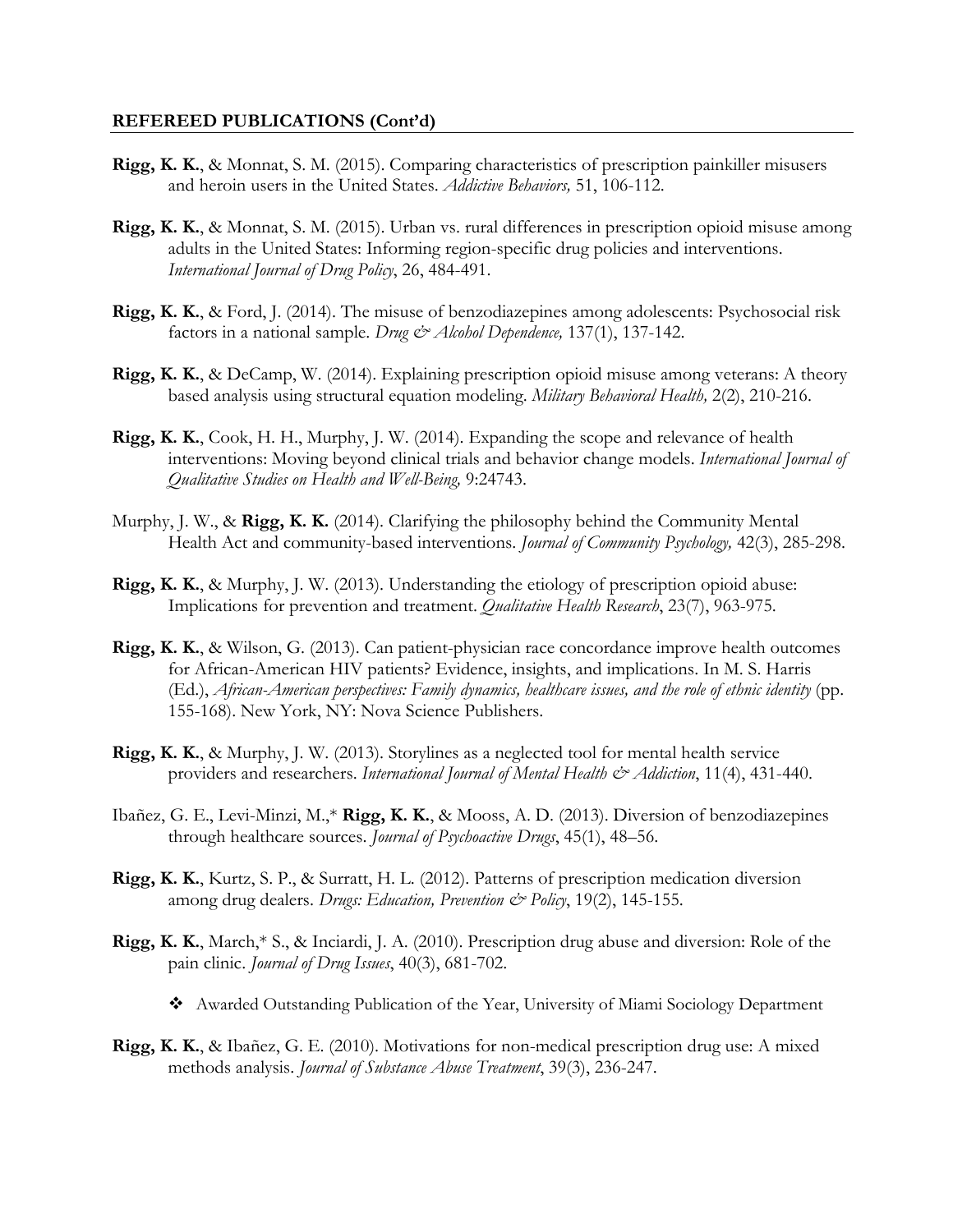#### **RESEARCH/POLICY BRIEFS**

- **Rigg, K. K.,** Monnat, S.M., McLean, K., Verdery, A., & Sterner, G. (2019). The stories behind the struggle: A closer look at first experiences with opioid misuse. Research Brief, Lerner Center for Public Health Promotion, Maxwell School of Citizenship and Public Affairs, Syracuse University. [Link.](http://lernercenter.syr.edu/wp-content/uploads/2019/05/Rigg_OpioidInitiation_FINAL.pdf)
- McLean, K., Monnat, S., **Rigg, K. K.**, Sterner, G., & Verdery, A. (2019). Understanding opioid users' views on fentanyl could help reduce overdoses. Research Brief, Lerner Center for Public Health Promotion, Maxwell School of Citizenship and Public Affairs, Syracuse University. [Link.](http://lernercenter.syr.edu/wp-content/uploads/2019/06/Fentanyl_ResearchBrief_FINAL.pdf)
- Monnat, S. M., & **Rigg, K. K**. (2018). The opioid crisis in rural and small town America. National Issue Brief #135. Carsey School of Public Policy, University of New Hampshire. [Link.](https://scholars.unh.edu/cgi/viewcontent.cgi?article=1342&context=carsey)
- Monnat, S. M., & **Rigg, K. K**. (2015). Rural adolescents are more likely than their urban peers to abuse prescription painkillers. Carsey Research National Fact Sheet #32. Carsey School of Public Policy, University of New Hampshire. [Link.](https://scholars.unh.edu/cgi/viewcontent.cgi?referer=http://www.google.com/url?sa=t&rct=j&q=&esrc=s&source=web&cd=1&ved=2ahUKEwjQ__fNnoPkAhXPrVkKHWGIDvYQFjAAegQIBBAC&url=http%3A%2F%2Fscholars.unh.edu%2Fcgi%2Fviewcontent.cgi%3Farticle%3D1255%26context%3Dcarsey&usg=AOvVaw02HiqlR48AsL7aowy_FbnE&httpsredir=1&article=1255&context=carsey)

## **OTHER PUBLICATIONS**

- **Rigg, K. K.**, & Miller, K. (April, 2021). Using nutrition to promote addiction recovery. Magazine for the International Society of Substance Use Professionals. [Link.](https://www.issup.net/knowledge-share/publications/2021-03/using-nutrition-promote-addiction-recovery)
- **Rigg, K. K.**, & Rigg, M. (September, 2020). Can opioid misuse cause hearing loss?: What we know and don't know. *Psychology Today Magazine* (Blog post). [Link.](https://www.psychologytoday.com/us/blog/drugs-and-the-people-who-use-them/202009/can-opioid-misuse-cause-hearing-loss)
- **Rigg, K. K.,** & Chavez, M. (March, 2020). Four connections between opioid addiction and nutrition: What drug treatment providers overlook: *Psychology Today Magazine* (Blog post). [Link.](https://www.psychologytoday.com/us/blog/drugs-and-the-people-who-use-them/202003/the-link-between-opioid-addiction-and-nutrition)
- **Rigg, K. K.,** & Johnson, K. (December, 2019). Just how prevalent are substance use disorders in America? New findings about who uses treatment. *Psychology Today Magazine* (Blog post). [Link.](https://www.psychologytoday.com/us/blog/drugs-and-the-people-who-use-them/201911/just-how-prevalent-are-substance-use-disorders-in)
- **Rigg, K. K.** (November, 2019). Insights: Treatment Overlooked in the opioid crisis. *Psychology Today Magazine* (November/December print issue)
- **Rigg, K. K.** (September, 2019). School-based drug prevention programs: Should mental health providers be leading these programs? *Psychology Today Magazine* (Blog post). [Link.](https://www.psychologytoday.com/us/blog/drugs-and-the-people-who-use-them/201909/school-based-drug-prevention-programs)
- **Rigg, K. K.** (August, 2019). Older adults face unique challenges in the opioid crisis. *Psychology Today Magazine* (Blog post). [Link.](https://www.psychologytoday.com/us/blog/drugs-and-the-people-who-use-them/201908/older-adults-face-unique-challenges-in-the-opioid)
- **Rigg, K. K.** (July, 2019). Addressing the opioid overdose crisis in Black communities. *Psychology Today Magazine* (Blog post). [Link.](https://www.psychologytoday.com/us/blog/drugs-and-the-people-who-use-them/201907/addressing-the-opioid-overdose-crisis-in-black)
- **Rigg, K. K**., & Proctor, S. L. (April 3, 2019). Let's address four common myths about harm reduction. *Filter Magazine*. [Link.](https://filtermag.org/2019/04/03/lets-address-four-common-myths-about-harm-reduction/)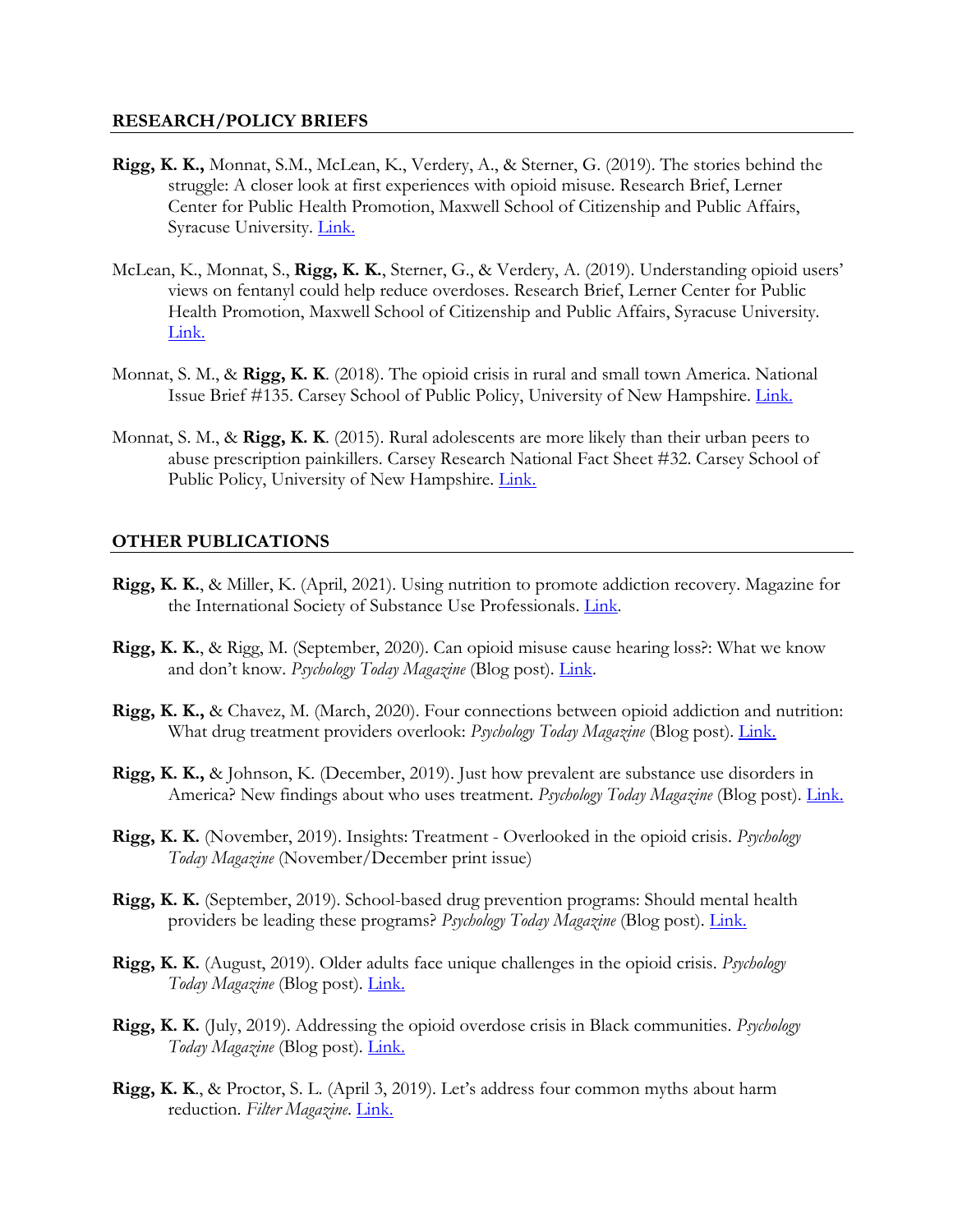## **GRANT FUNDED PROJECTS**

Project Title: Adapting and Testing an Intervention for Families with a Parent in Methadone Treatment (2022-2025) Funding Agency: Foundation for Opioid Response Efforts Award Amount: \$1,314,208 Role: Principal Investigator

Project Title: Summer Research Experience at Florida Mental Health Institute (2019-2024) Funding Agency: NIDA (Grant # R25-18273891) Award Amount: \$525, 000 Role: Co-Principal Investigator

Project Title: Research Examining Factors Associated with the Opioid Crisis among Underserved African Americans (2020-2025) Funding Agency: NIDA (Grant # R01-DA049333) Award Amount: \$3,757,936 Role: Co-Investigator

Project Title: Equity/Process Evaluation of the Community Assistance & Life Liaison Program (2021-2022) Funding Agency: Foundation for Healthy St. Petersburg Award Amount: \$40,754 Role: Co-Principal Investigator

Project Title: Opioid Misuse & Medication Treatment among Black Americans (2021-2022) Funding Agency: College of Behavioral & Community Sciences Award Amount: \$20,000 Role: Principal Investigator

Project Title: Substance Misuse and Addiction Research Traineeship (SMART) (2021-2022) Funding Agency: College of Behavioral & Community Sciences Award Amount: \$20,000 Role: Co-Principal Investigator

Project Title: Assessing the "Stickiness" of Involvement with the Criminal Justice System (2021-2022) Funding Agency: College of Behavioral & Community Sciences Award Amount: \$14,139 Role: Co-Investigator

Project Title: PROCare-Cloud Process Support for Opioid Recovery Participation Learning (2020-21) Funding Agency: NIDA (Grant # R43-DA051298-01A1) Award Amount: \$290,832 Role: Consultant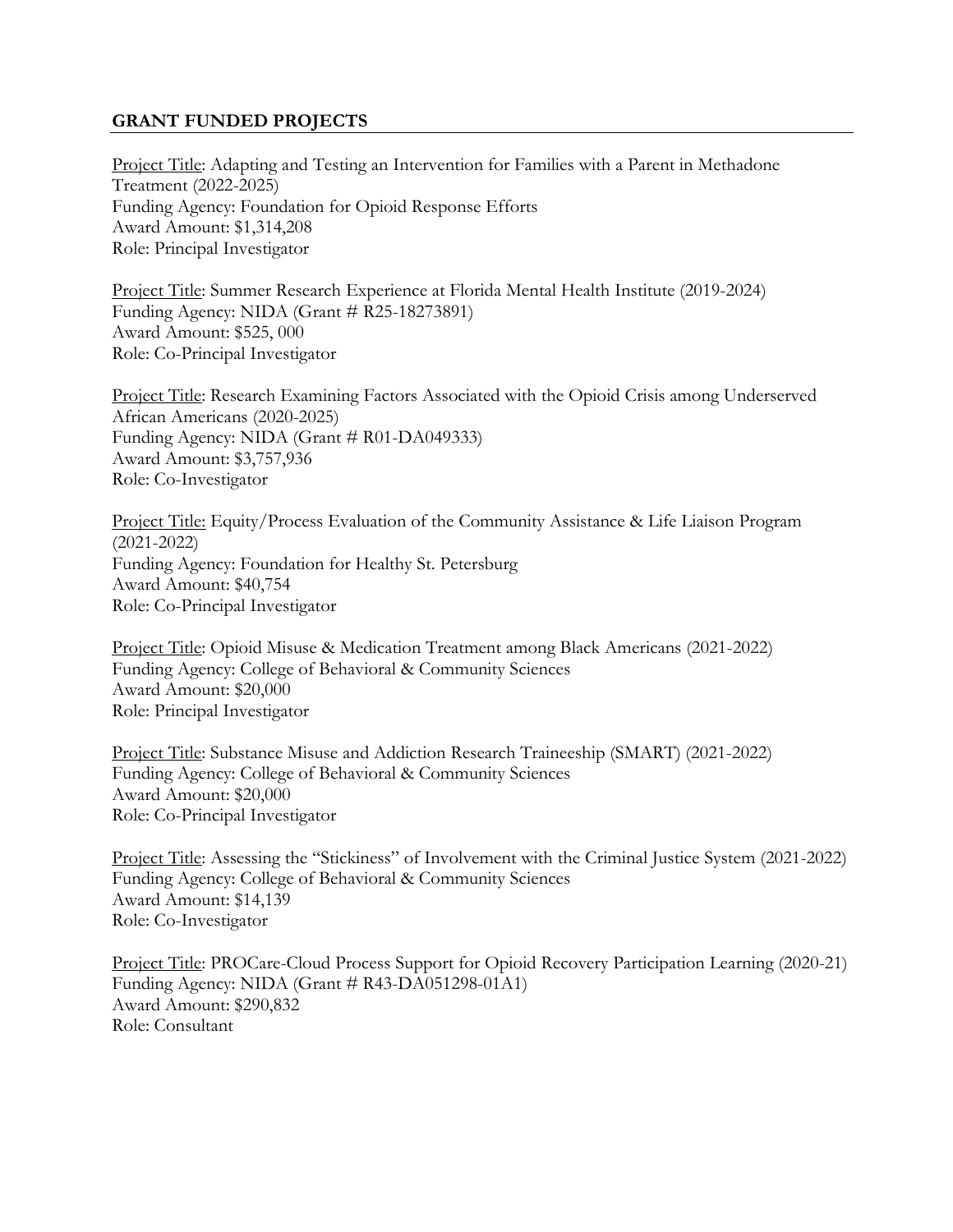## **GRANT FUNDED PROJECTS (Cont'd)**

Project Title: Hillsborough County Syringe Service Program Evaluation – IDEA (Infectious Disease Elimination Act) Exchange Tampa (2021-2022) Funding Agency: TBD Award Amount: TBD Role: Principal Investigator

Project Title: Effects of Remote Motivational Enhancement and MySafeRX on Post-Detox Engagement and Retention in Buprenorphine Treatment (2018-2022) Funding Agency: Centers for Disease Control and Prevention (Grant # RO1-12626176) Award Amount: \$2.25 million Role: Co-Investigator

Project Title: Perceptions and Attitudes of Opioid Use/Misuse among Cancer Survivors (2017-2018) Funding Agency: Geographic Management of Cancer Health Disparities Program (Nat'l Cancer Inst.) Award Amount: \$10,000 Role: Co-Investigator

Project Title: Investigating Prescription Opioid Misuse in Rural Communities (2017) Funding Agency: UCLA HIV/AIDS, Substance Abuse and Trauma Training Program Award Amount: \$10,000 Role: Principal Investigator

Project Title: Individual/Social Network Characteristics of Opioid Users in Rural Penn. (2017-2019) Funding Agency: Social Science Research Institute Award Amount: \$20,486 Role: Co-Investigator

Project Title: Making Connections for Mental Health/Wellbeing among Men and Boys (2015-2020) Funding Agency: Movember Foundation Award Amount: \$2,000,000 Role: Evaluator

Project Title: A Closer Look at MDMA (ecstasy/molly) Use among African-Americans (2014-2015) Funding Agency: USF Research and Internal Awards Program Award Amount: \$10,000 Role: Principal Investigator

Project Title: Diversion of Antiretroviral Medications to Street Markets (2008-2014) Funding Agency: NIDA (Grant # RO1-DA023157) Award Amount: \$1.8 million Role: Data Analyst/Senior Research Associate

Project Title: Prescription Drug Abuse among Club Drug Users (2008-2010) Funding Agency: NIDA (Grant # RO1-DA1485402) Award Amount: \$1.7 million Role: Data Analyst/Senior Research Associate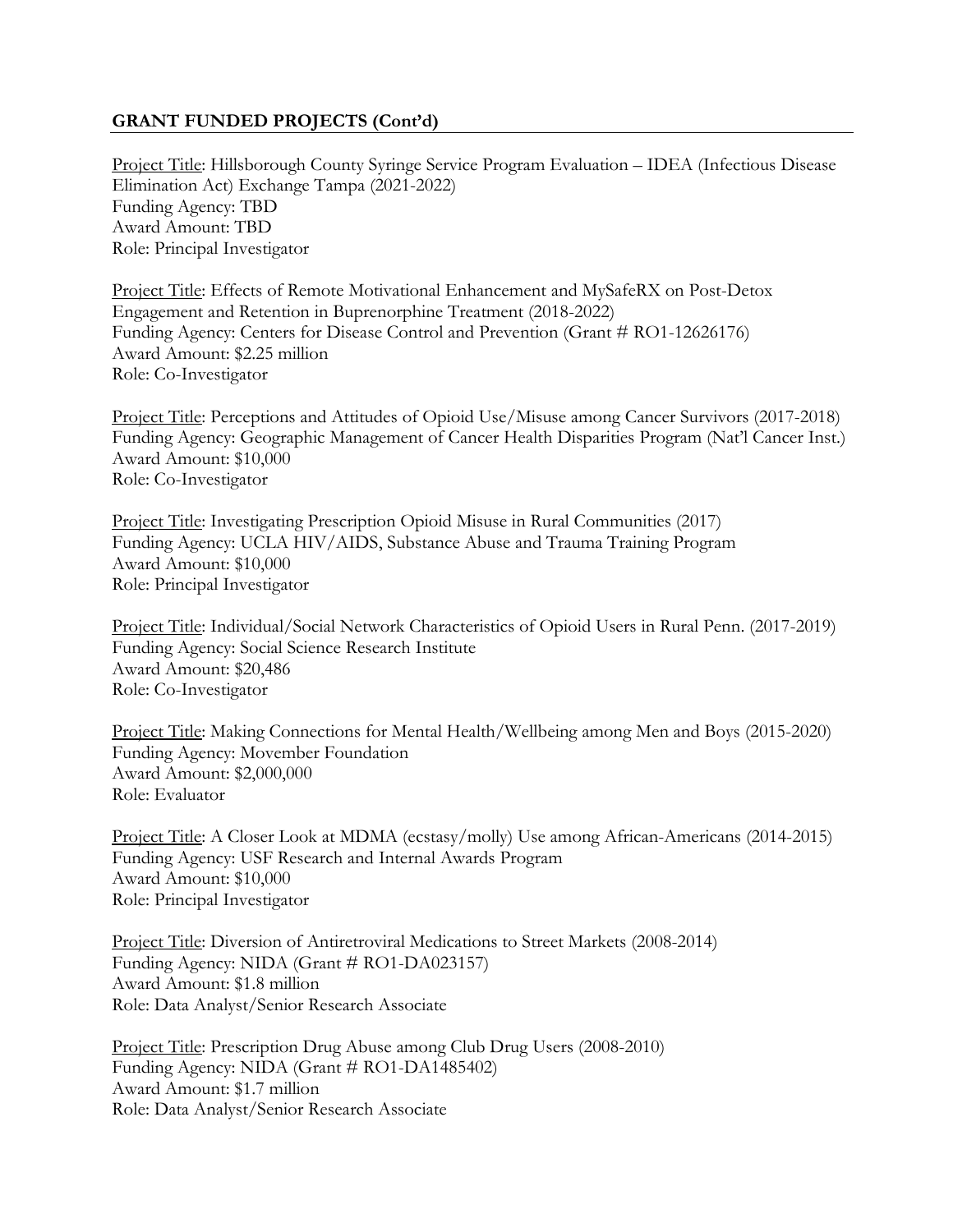## **GRANT FUNDED PROJECTS (Cont'd)**

Project Title: The Scope and Magnitude of Rx Drug Diversion (2007-2012) Award Amount: \$2.6 million Funding Agency: NIDA (Grant # RO1-DA021330) Role: Data Analyst/Senior Research Associate

Project Title: Risk Reduction for Urban Substance Using MSM (2008-2014) Funding Agency: NIDA (Grant # RO1-DA024579) Award Amount: \$2.9 million Role: Data Analyst/Senior Research Associate

Project Title: Case Management Alternatives for Black Women at Risk for HIV (2006-2012) Award Amount: \$2.8 million Funding Agency: NIDA (Grant # RO1-DA13131) Role: Data Analyst/Senior Research Associate

## **REFEREED CONFERENCE PRESENTATIONS (\*denotes student mentee)**

- Marshall, V., Chavez, M., Tyson, D. M., **Rigg, K. K.**, Lubrano, B., & Rajasekhara, S. (2020, May). Barriers to adequate pain control and opioid use among cancer survivors. Oncology Nursing Society National Conference, San Antonio, TX.
- Lake, P. W., Chavez, M., Gutierrez, A., & **Rigg, K. K**., Lubrano, B., Rajasekhara, S., Pabbathi, S., & Martinez Tyson D. (2020, April). Exploring patient-provider communication and education about opioid use for cancer-related pain among cancer survivors. Society of Behavioral Medicine Conference.
- Sterner, G., Verdery, A., Monnat, S., McLean, K., & **Rigg, K. K.** (2019, June). Criminal justice consequences of opioid misuse in the United States: Implications for drug policy. Annual Stockholm Criminology Symposium, Stockholm, Sweden.
- Sterner, G., Verdery, A., Monnat, S., McLean, K., & **Rigg, K. K.** (2019, June). Modeling harm reduction knowledge spread in opioid user networks. Sunbelt Meeting of the International Network of Social Network Analysts, Montreal, QC, Canada.
- Sterner, G., Monnat, S., Verdery, A., Mclean, K., **Rigg, K. K.** (2018, June). Networks of opioid users: An exploration for innovative interventions to reduce overdose rates. International Network of Social Network Analysts, Amsterdam, Netherlands.
- **Rigg, K. K**., & Szalavitz. M. (2018, November). The curious link between the opioid epidemic and crime. Presented at the American Society of Criminology Annual Meeting, Atlanta, GA.
- **Rigg, K. K.** & Sharp, A.\* (2018, October). MDMA (ecstasy/molly) related deaths: Prevalence, root causes, and harm reduction interventions. National Harm Reduction Conference, New Orleans, LA.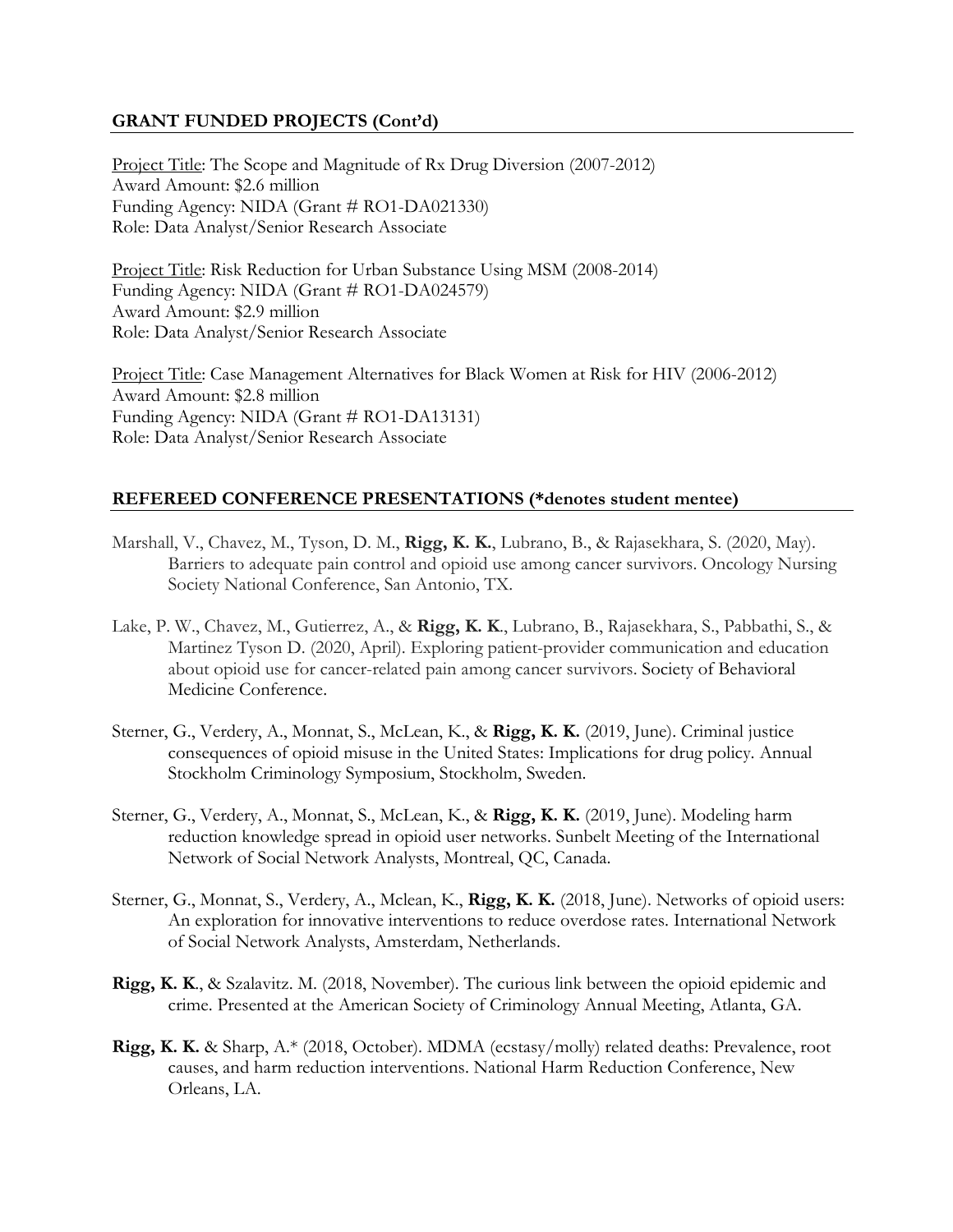- **Rigg, K. K.** & Sharp, A.\* (2018, October). Nonmedical prescription drug use among Black MDMA (ecstasy/molly) users: Implications for harm reduction. National Harm Reduction Conference, New Orleans, LA.
- **Rigg, K. K.** & Sharp, A.\* (2018, October). MDMA (ecstasy/molly) related deaths: Prevalence, root causes, and harm reduction interventions. American Public Health Association Annual Meeting, San Diego, CA.
- **Rigg, K. K**., & Sharp, A.\* (2018, August). MDMA (ecstasy/molly): Emerging trends, deaths, and prevention interventions. National Prevention Network Conference, Boston, MA.
- **Rigg, K. K.** & Sharp, A.\* (2018, August). Nonmedical prescription drug use among African Americans who use MDMA (ecstasy/molly). American Sociological Association (ASA) Annual Meeting, Philadelphia, PA
- **Rigg, K. K.** & Sharp, A.\* (2018, August). Deaths related to MDMA (ecstasy/molly): Prevalence, root causes, and harm reduction interventions. Society for the Study of Social Problems, Philadelphia, PA.
- **Rigg, K. K.** (2018, March). Prescription opioid misuse in rural America. Research & Policy Conference on Child, Adolescent & Young Adult Behavioral Health, Tampa, FL.
- **Rigg, K. K**., & Turosz, T.\* (2017, November). Motivations for MDMA (ecstasy/molly) use among African-Americans. American Public Health Association Annual Meeting, Atlanta, GA.
- **Rigg, K. K.** (2017, September). Prescription opioid misuse in rural communities. Annual Substance Abuse Prevention Conference, Wesley Chapel, FL.
- **Rigg, K. K.** (2017, August). Motivations for MDMA (ecstasy/molly) use among African-Americans: Implications for prevention/harm reduction programs. ASA Annual Meeting, Montreal, CA.
- **Rigg, K. K.,** Chavez, M.\*, & Rousseau, M.\* (2017, August). Prescription opioid misuse in rural communities. Florida Behavioral Health Conference, Orlando, FL.
- **Rigg, K. K.** (2017, February). School-based drug prevention: Past, present, and future. Tampa Drug Prevention Summit, Tampa, FL.
- **Rigg, K. K.** (2016, November). Investigating MDMA (ecstasy/molly) use among African-Americans: Implications for harm reduction. National Harm Reduction Conference, San Diego, California.
- **Rigg, K. K.**, & Truett, C.\* (2016, October). MDMA use among African-Americans: Implications for prevention. American Public Health Association Annual Meeting, Denver, CO.
- **Rigg, K. K.** (2016, September). What you should know about MDMA (ecstasy/molly): Implications for prevention. National Prevention Network Conference, Buffalo, NY.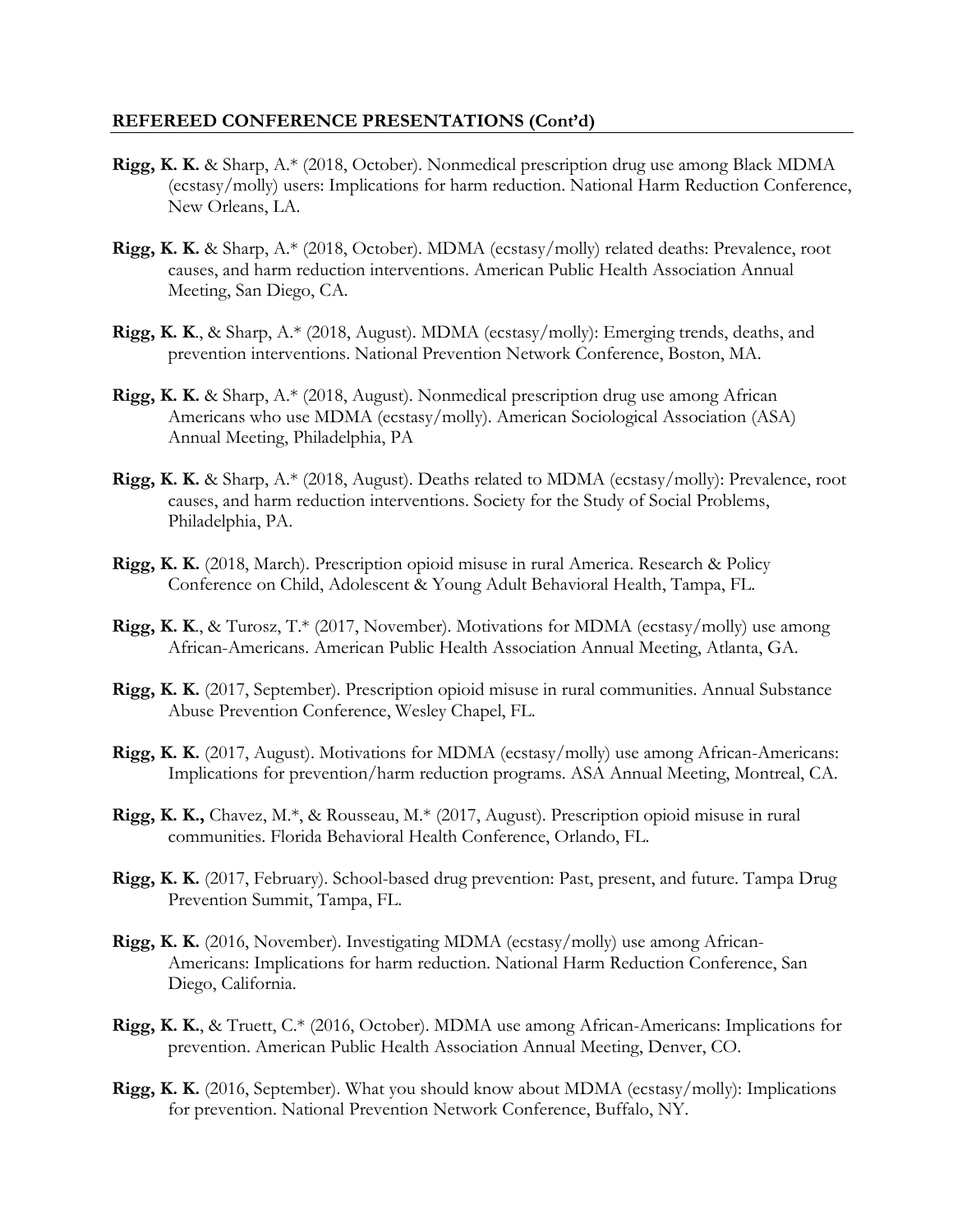- **Rigg, K. K.,** & Monnat, S. M. (2015, November). The psychosocial characteristics of heroin users vs. prescription opioid misusers. American Public Health Association Meeting, Chicago, IL.
- Monnat, S. M.**,** & **Rigg, K. K.** (2015, November). Examining differences in prescription opioid misuse among adolescents living in rural, small urban and large urban areas of the US. American Public Health Association Annual Meeting, Chicago, IL.
- **Rigg, K. K.,** & Monnat, S. M. (2015, August). Comparing the characteristics of U.S. adult heroin users and prescription opioid misusers. Society for the Study of Social Problems Annual Meeting, Chicago, IL.
- Monnat, S. M., & **Rigg, K. K.** (2015, August). Understanding differences in prescription painkiller misuse among adolescents in large urban, small urban, and rural areas. ASA Annual Meeting, Chicago, IL.
- **Rigg, K. K.**, & Ford, J. A. (2015, May). Benzodiazepine misuse among teenagers in the United States. Society for Prevention Research 23rd Annual Meeting, Washington, DC.
- **Rigg, K. K.**, & Monnat, S. M. (2015, March). Urban vs. rural differences in prescription painkiller misuse among adults in the United States. Annual Health Disparities Conference at Xavier University of Louisiana College of Pharmacy, New Orleans, LA.
- **Rigg, K. K.**, Ford, J. A., Blaney, E. A.\* (2015, March). A closer look at the misuse of benzodiazepines among adolescents. Research & Policy Conference on Child, Adolescent & Young Adult Behavioral Health, Tampa, FL.
- **Rigg, K. K.**, & Ford, J. A. (2014, December). Racial/ethnic differences in factors that place adolescents at risk for prescription opioid misuse. The National Institute of Minority Health and Health Disparities Grantees' Conference, National Harbor, MD.
- **Rigg, K. K.**, Palacios, W., Wheldon, C.\* (2014, June). The connection between MDMA (ecstasy/molly) use and sexual risk taking: A systematic review of the empirical evidence. Centers for Disease Control & Prevention National STD Prevention Conference, Atlanta, GA
- **Rigg, K. K.**, & Ford, J. A. (2014, June). Do risk factors for prescription opioid misuse differ by race/ethnicity? Implications for prevention among adolescents. Robert Wood Johnson Foundation (RWJF) New Connections (NC) Eighth Annual Symposium, Princeton, NJ.
- **Rigg, K. K.**, Palacios, W., Wheldon, C.\* (2014, January). The effect of MDMA (ecstasy/molly) use on sexual risk taking: Implications for HIV prevention. University of South Florida HIV Research and Practice Symposium, Tampa, FL.
- **Rigg, K. K.**, Murphy, J. W., & Kurtz, S. P. (2013, August). Pathways to prescription opioid abuse: Implications for prevention and treatment. Annual Meeting of the ASA, New York, NY.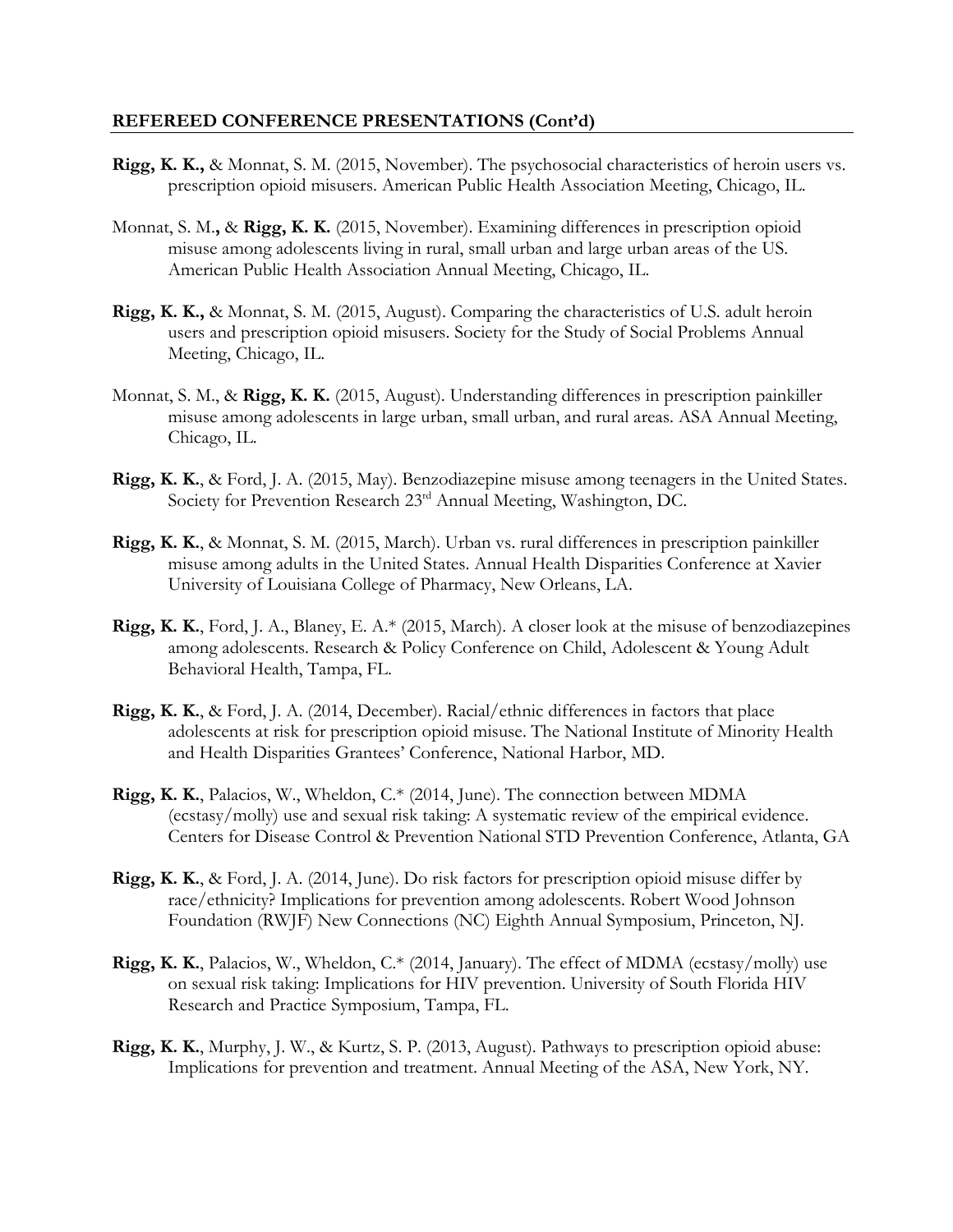- **Rigg, K. K.**, & Wilson, G. (2013, April). Can patient-physician race concordance improve health outcomes for African-American HIV patients? Evidence, insights, and implications. Annual Meeting of the Southern Sociological Society, Atlanta, GA.
- **Rigg, K. K.**, & Murphy, J. W. (2013, April). Storylines as a neglected tool for understanding mental health problems. Annual Meeting of the Southern Sociological Society, Atlanta, GA.
- Surratt, H. L., Kurtz, S. P., & **Rigg, K. K.** (2011, October). Medication diversion among HIV-positive substance abusers in Miami. Annual Meeting of the American Public Health Association, Washington, DC.
- Kurtz, S. P., Buttram, M., & **Rigg, K. K.** (2011, October). Racial/ethnic differences in social environment and health among urban substance using men who have sex with men. Annual Meeting of the American Public Health Association, Washington, DC.
- **Rigg, K. K.** (2011, August). Explaining prescription opioid abuse: Testing a theory of psychological proneness and drug availability. Annual Convention of the American Psychological Association, Washington, DC.
- **Rigg, K. K.**, Kurtz, S. P., & Surratt, H. L. (2011, June). Patterns of prescription medication diversion among drug dealers. Annual Meeting of the College on Problems of Drug Dependence, Hollywood, FL.
- Rozenbroek, K., Cook, H. H., **Rigg, K. K.**, & Purhmann, A. (2010, November). Two to tango: Social, psychological, and behavioral correlates of sex worker solicitation among young men. Annual Meeting of the American Society of Criminology, San Francisco, CA.
- **Rigg, K. K.** (2010, March). Motives for misusing prescription drugs. Forum at University of Miami, Coral Gables, FL (1<sup>st</sup> Place).
- **Rigg, K. K.** (2010, November). Motivations for non-medical prescription drug use among treatment and non-treatment populations. Annual Conference of the Association for Medical Education and Research in Substance Abuse, Bethesda, MD.
- **Rigg, K. K.**, Ibañez, G. E., & Inciardi, J. A. (2009, November). The pain clinic as a source for Rx drugs. Annual Meeting of the American Public Health Association, Philadelphia, PA.
- Inciardi, J. A., & **Rigg, K. K.** (2009, October). The 'bogus' MRI report. The Researched Abuse Diversion and Addiction-Related Surveillance (RADARS) System Signal Working Group Meeting, Bethesda, MD.
- Ibañez, G. E., & **Rigg, K. K.** (2009, August). Understanding the scope and magnitude of prescription drug diversion in South Florida. Annual Meeting of the American Psychological Association, Toronto, CA.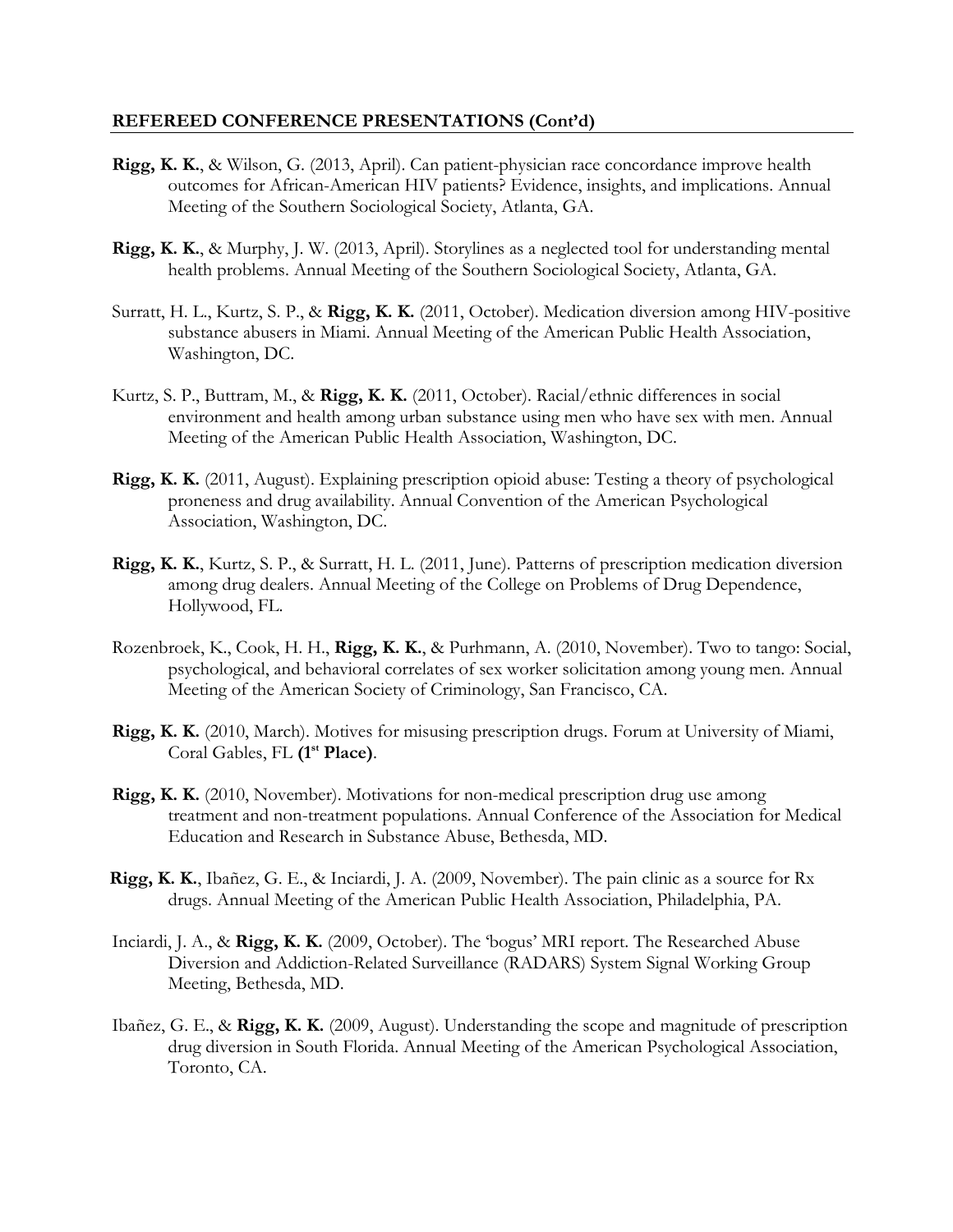- **Rigg, K. K.**, Levi-Minzi, M. A, & Inciardi, J. A. (2009, August). The life and times of the prescription drug abuser. Annual Meeting of the American Psychological Association, Toronto, CA.
- Levi-Minzi, M. A., **Rigg, K. K.**, & Inciardi, J. A. (2009, August). The nature of diversion activities among prescription drug dealers. Annual American Psychological Association Convention, Toronto, CA.
- **Rigg, K. K.**, & Inciardi, J. A. (2009, April). Prescription opioid abuse and the pain management clinic. Social Medicine Advocacy, Research and Training Forum at the Jay Weiss Center for Social Medicine and Health Equity at the University of Miami Miller School of Medicine, Coral Gables, FL.
- **Rigg, K. K.**, & Belgrave, L. L. (2007, April). Shock and awe: HIV/AIDS in Black America. Annual Meeting of the Southern Sociological Society, Atlanta, GA.

## **INVITED PRESENTATIONS**

- **Rigg, K. K.** (2022, May). Attitudes/beliefs toward methadone treatment among African-Americans. Grand Rounds, Yale University, Department of Psychiatry.
- **Rigg, K. K.** (2022, May). Acceptability of MDMA as a medication to treat psychiatric conditions: The case of African-Americans. Psychedelic Science and the Treatment of Addiction Conference: Progress and Prospects.
- **Rigg, K. K.** (2021, November). What physician should know about substance use disorders. Nova Southeastern University Patel College of Osteopathic Medicine, Tampa Bay Campus.
- **Rigg, K. K.**, & Miller, K. (2021, April). Opioid use disorder and nutrition. Webinar for the International Society of Substance Use Professionals.
- **Rigg, K. K.** (2021, March). Black communities and the opioid overdose crisis. University of Kentucky Substance Use Research Conference.
- **Rigg, K. K.** (2020, December). Discussion of topics impacting the substance use field. Twitter chat for Taylor and Francis Medicine and Health.
- **Rigg, K. K.**, & Chavez, M. (2020, June). Opioid use disorder and nutrition. Twitter chat for the International Consortium of Universities for Drug Demand Reduction.
- **Rigg, K. K.** (2019, November). Intersections of the opioid epidemic with the criminal justice system. Webinar for the Florida Criminal Justice, Mental Health and Substance Abuse Technical Assistance Center.
- **Rigg, K. K.** (2019, November). Substance use disorders in rural areas. Twitter chat for the U.S. Federal Office of Rural Health Policy.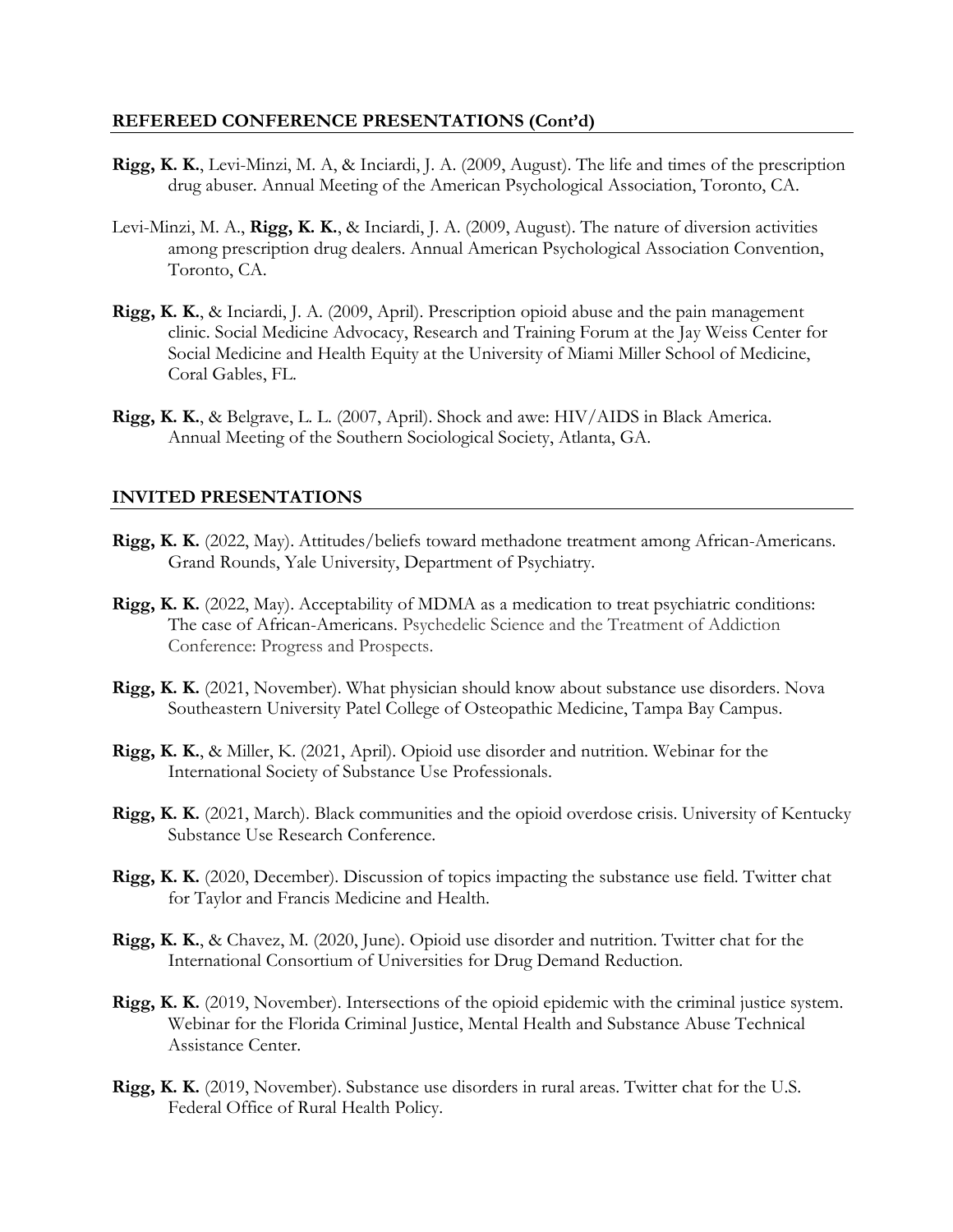## **INVITED PRESENTATIONS (Cont'd)**

- **Rigg, K. K.** (2019, January). Opioid crisis in rural America. Webinar for the VA Center for Homelessness among Veterans.
- **Rigg, K. K.** (2018, October). The opioid crisis in rural America. Department of Sociology and The Center for Health Equity Transformation at University of Kentucky, Lexington, KY.
- **Rigg, K. K.** (2017, September). Rural communities and the opioid epidemic. Presented at the Hillsborough County Opioid Summit, Tampa, FL.
- Rigg, K. K. (2017, September). Addressing opioid misuse in rural America. Presented at 6<sup>th</sup> Annual Substance Abuse Conference, Wesley Chapel, FL.
- **Rigg, K. K.** (2017, August). Adapting evidence-based interventions. Invited talk at annual Mendez Institute prevention training.
- **Rigg, K. K.** (2015, November). Comparing the characteristics of heroin users and prescription painkiller misusers in the United States. Invited panel member at the 71<sup>st</sup> Annual Meeting of the American Society of Criminology, Washington, DC.
- **Rigg, K. K.,** & Moore, K. A. (2015, May). Prescription drug abuse: Recent trends and treatment interventions. Invited talk for the 21st Annual Conference on Drugs, Crime, and Reentry, St. Petersburg, FL.
- **Rigg, K. K.** (2014, February). A closer look at prescription drug abuse and diversion. Presented to the Department of Sociology at University of South Florida, Tampa, FL.
- **Rigg, K. K.** (2014, February). Academic and professional advice for junior sociologists. Presented at the Professional Development Series in the USF Sociology Department, Tampa, FL.
- **Rigg, K. K.** (2013, February). A closer look at prescription opioid abuse and diversion: Implications for prevention and treatment. Presented to the Department of Behavioral Science and Community Health at University of Florida, Gainesville, FL.

## **TEACHING EXPERIENCE**

- Faculty University of South Florida, Tampa, FL (2014-2022)
	- Graduate Courses Taught: Mental Health & Society (Spring 2017)
	- Undergraduate Courses Taught: Drug Abuse Prevention & Treatment (Spring 2014, Fall 2014, Spring, 2015, Fall 2015, Spring 2016, Fall 2017, Fall 2018, Spring, 2019, Fall 2019, Spring 2020, Fall 2020; Spring 2021; Fall 2021); Multidisciplinary Behavioral Healthcare (Spring 2016, Fall 2016, Spring 2017, Summer 2017, Fall 2017, Spring 2018, Summer 2018; Fall 2018, Spring 2019, Summer, 2019, Fall 2019, Spring 2020, Summer 2020, Fall 2020; Spring 2021; Summer 2021; Fall 2021)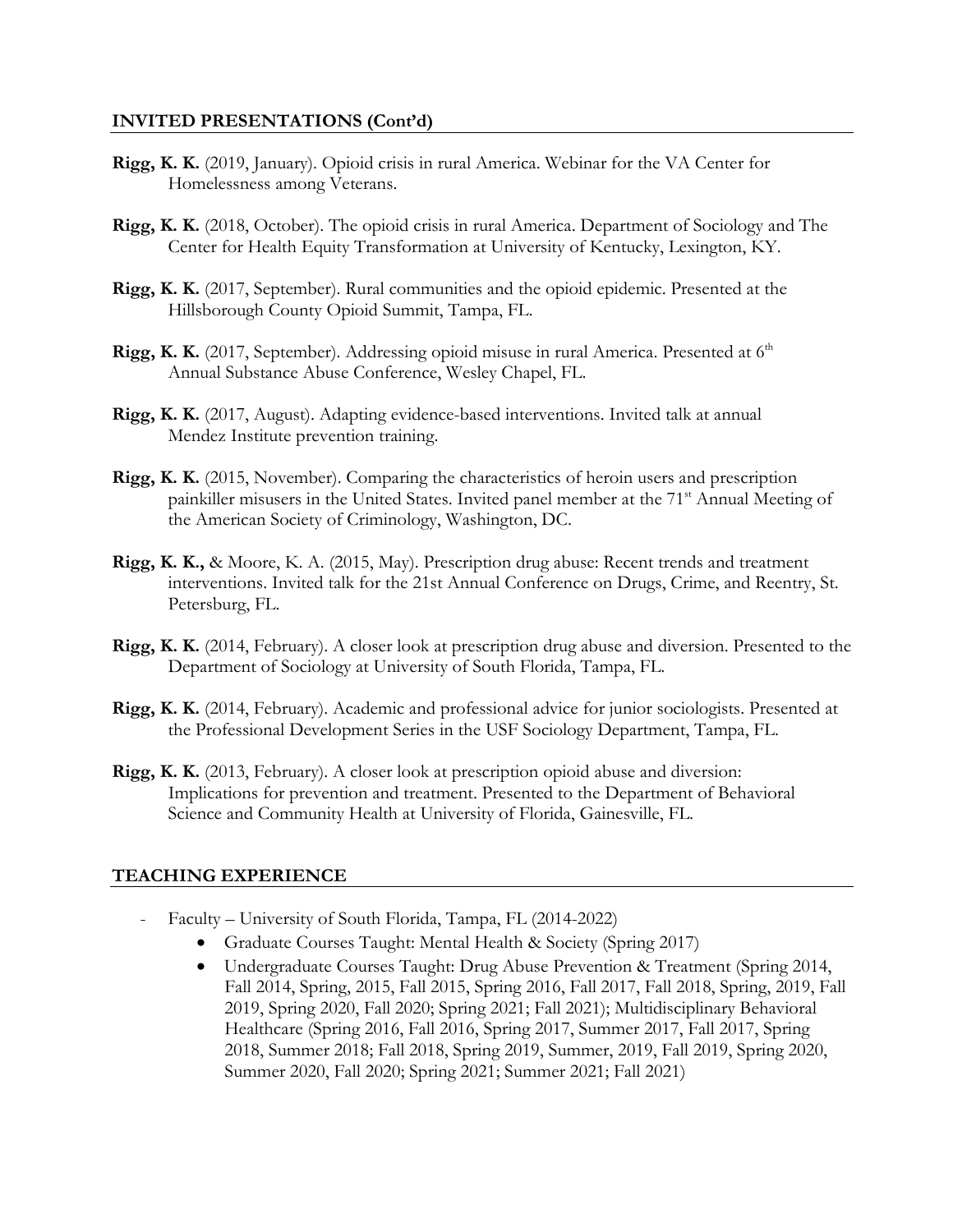## **TEACHING EXPERIENCE (Cont'd)**

- Directed Research Study (undergraduate)– Lisa Rivera (Mom's Project Grant Winner; Spring 2014)
- Directed Research Study (graduate) Doug Engelman (Fall 2016)
- Ph.D. Dissertation Committees: Harvey Nicholson (Sociology [UCF]; 2018-2019); Doug Engelman (Sociology; 2017-2020); Amanda Sharp (CBCS; 2018-2021); Melody Chavez (Public Health; 2017-current); Gabrielle Lehigh (Anthropology; 2020-current); Tram Tran (CBCS; 2020-current); Jennifer Tran (CBCS; 2020-current)
- Master's Thesis Committees: Chase McCain (Sociology; 2014-2015); Michael Hyman (Sociology; 2020-current)
- Undergraduate Honors Thesis Committees: Devin Tran (served as director, graduated in 2017), Lisa Rivera (served as director; graduated in 2015), Carly Truett (served as director; graduated in 2016), Veronica Morgan (served as member; graduated in 2016)
- Qualifying Exam Committees: Doug Engelman (2017; Medical Sociology), Doug Engelman (2017; Mental Health/Illness); Jennifer Tran (2021); Tram Tran (2021)
- Adjunct Faculty Miami-Dade College, Miami, FL (2010-2011)
	- Undergraduate courses taught: Intro to Sociology (Fall, 2010); Skills for College Success (Spring 2011)
- Faculty University of Phoenix (2008-2009)
	- Undergraduate courses taught (online): Intro to Sociology (Fall 2008); Racial/Cultural Diversity (Spring 2009)
- Instructor University of Miami, Coral Gables, FL (2006-2009)
	- Undergraduate courses taught: Intro to Racial/Ethnic Health Disparities (Fall 2006); Social Problems (Spring 2007); Intro to Sociology (Fall 2007, Spring 2008, Fall 2008, Spring 2009, Fall 2009)
- Teaching Assistant University of Miami, Coral Gables, FL (2005-2006)
	- Sociology of Mental Illness (Fall 2005, Spring 2006)
- Academic Tutor University of Miami Athletic Department, Coral Gables, FL (2005)

# **TRAINING PROGRAMS/CONVENINGS**

- Drug Policy Alliance Ethics, Expertise & Experience Convening New York, NY (2018)
- Drug Policy Alliance Unbounded Knowledge Convening Washington, DC (2017)
- Research & Coaching Clinic (Competitive Application) RWJF (NC) Denver, CO (2016)
- ICPSR Summer Program in Quantitative Methods of Social Research Mixed Methods Training – Ann Arbor, Michigan (2016)
- Annual Research Symposium RWJF (NC) Princeton, NJ (2015)
- The 23rd Annual Social Marketing Training Academy USF Health Clearwater, FL (2014)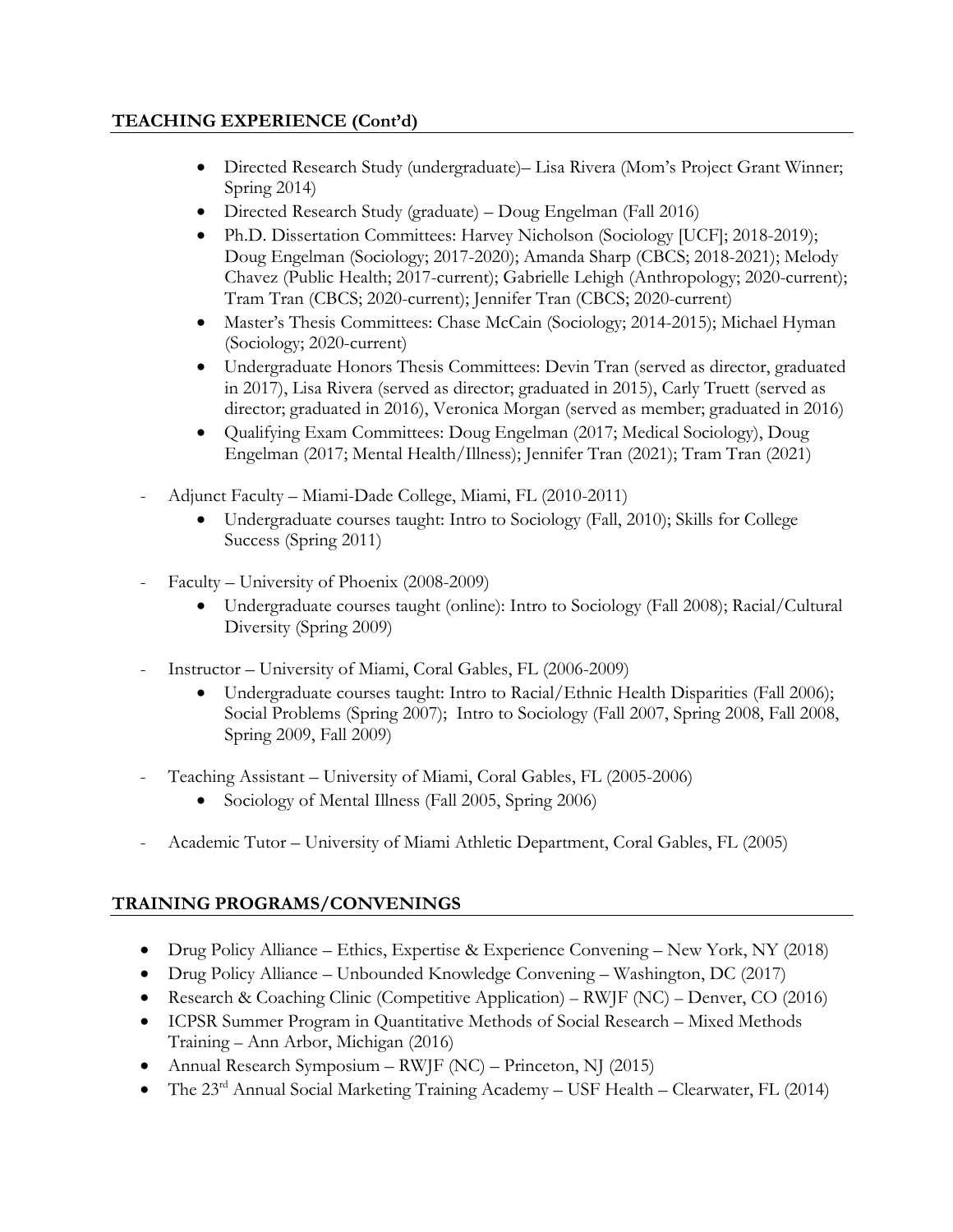# **TRAINING PROGRAMS/CONVENINGS (Cont'd)**

- Research and Coaching Clinic RWJF (NC) New Orleans, LA (2014)
- Annual Research Symposium RWJF (NC) Princeton, NJ. (2014)
- Virtual Regression Analysis Workshop (Invitation Only) Center for Statistical Consultation and Research – University of Michigan, Ann Arbor (2014)
- Research & Coaching Clinic RWJF (NC) –Boston, MA (2013)
- Logistic Regression Workshop Statistical Horizons Temple University, Phila, PA (2013)
- Winter Institute on Qualitative/Mixed Methods Univ. of Pennsylvania, Phila., PA (2013)
- Preparing Future Faculty Summer Institute Howard University, Washington DC (2011)
- NVivo Workshop (Certified) QSR Int'l Columbia University, New York, NY (2010)
- Odum Inst Advanced Statistical Workshop Univ of North Carolina, Chapel Hill, NC (2009)
- Odum Inst Interm. Statistical Workshop Univ of North Carolina, Chapel Hill, NC (2008)
- Urban Ethnography Summer Workshop Yale University, New Haven, CT (2008)
- Preparing Future Faculty Summer Institute Howard University, Washington D.C. (2007)
- Institute for Teaching & Mentoring Compact for Faculty Diversity Miami, FL (2006)

## **SERVICE ACTIVITIES**

- Behavioral Healthcare Advisory Council, Committee Member (2022-present)
- Committee Chair, MHLP Academic Committee (2022)
- Chair of Faculty Search Committee (Sarasota-Manatee Campus)
- Committee Member for Faculty Search (Tampa Campus)
- Manned info booth for Opioid Response Network at National Medical Assoc. Conference
- Opioid Response Network, Black Communities Workgroup, American Academy of Addiction Psychiatry (funded by SAMSHA), (2021)
- Member of the Board of Directors for Volunteers of America of Florida, (2021)
- Volunteer Consulting for the Office of Public Defender 15<sup>th</sup> Circuit, (2021)
- Member of Advisory Committee for White House Office of Nat'l Drug Control Policy, (2021)
- Grant Reviewer for USF Addressing Blackness and Anti-Black Racism RFP (2020)
- MHLP Tenure and Promotion Revision Committee Member (Ad-Hoc), (2020)
- CBCS Tenure and Promotion Revision Committee Member (Ad-Hoc), (2020).
- Abstract Reviewer for Research and Policy Conference on Child, Adolescent, and Young Adult Behavioral Health (Behavioral Health Equity Track, Men's Mental Health Track), (2019)
- Member of Advisory Committee for White House Office of Nat'l Drug Control Policy, (2019)
- Grant Reviewer for CDC, Research Grants to Identify Effective Strategies for Opioid Overdose Prevention Special Emphasis Panel, (2019)
- Review Committee Chair for Junior Scholar Award, ASA (Drugs & Society Section), (2019)
- Judge for 11th Annual USF Graduate Student Research Symposium, (2019)
- Judge for 10th Annual USF Graduate & Postdoctoral Scholar Research Symposium, (2018)
- Volunteer Abstract Reviewer, American Public Health Association Annual Meeting (Alcohol, Tobacco & Other Drugs Section), (2018)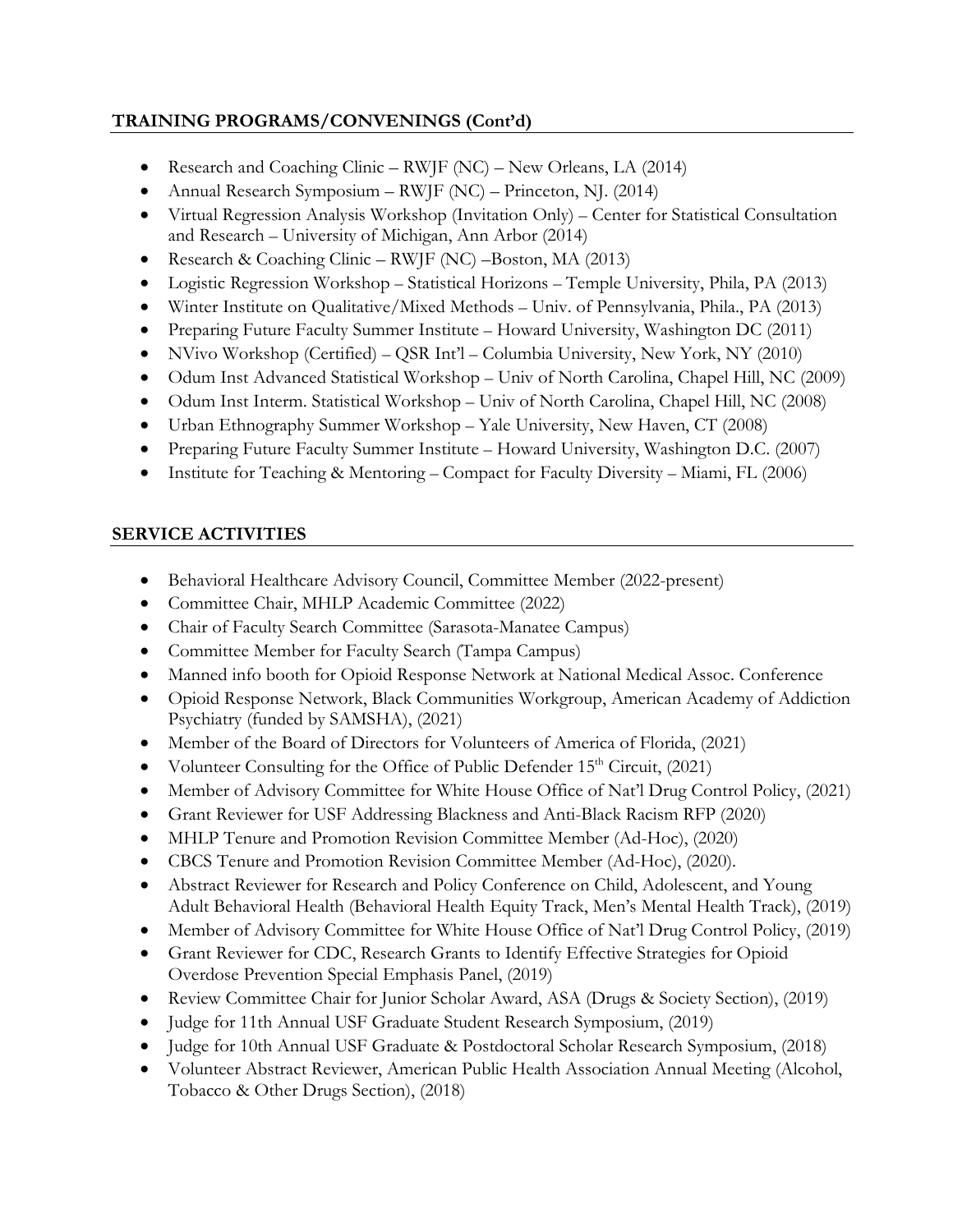## **SERVICE ACTIVITIES (Cont'd)**

- Bruce D Johnson Paper Award Committee, ASA (Alcohol, Drugs & Tobacco Section), (2018)
- Session Organizer (Substance Use, Abuse, and Treatment), ASA, (2018)
- Grant Reviewer, Substance Abuse and Mental Health Services Administration (federal agency), Offender Reentry Program, (2018)
- Grant Reviewer, U.S. Office of Minority Health (federal agency), Empowered Communities for a Healthier Nation Initiative, (2017)
- DanceSafe Volunteer, (2017)
- MHLP Faculty Search Committee, (2017)
- Judge for 9th Annual USF Graduate & Postdoctoral Scholar Research Symposium, (2017)
- Member, MHLP Postdoc Search Committee, (2016)
- Council Member (elected), ASA (Alcohol, Drugs & Tobacco Section), (2016-2019)
- Pasco County Alliance for Substance Abuse Prevention, Member, (2016-Present)
- Grant Reviewer for the Social Innovation Fund Grant Competition, Corporation for National and Community Service (federal agency), (2016)
- Judge for 8<sup>th</sup> Annual USF Graduate & Postdoctoral Scholar Research Symposium, (2016)
- Community Mini-Grant Reviewer, Society for Community Research & Action (APA), (2016)
- Scholarship Review Committee Member, AcademyHealth Diversity Scholars Network, (2016)
- Abstract Reviewer for APHA (Alcohol, Tobacco & Other Drugs Section), (2016)
- Tampa Alcohol Coalition, Member, (2015-Present)
- Hillsborough County Anti-Drug Alliance, Member, (2015-Present)
- Grant Reviewer for New Researcher Grant Program, USF Research & Innovation, (2015)
- Guest Editor for *International Journal of Ethnic College Health,* Vol.1, No 2. January 2015
- Subject Area Expert on Prescription Opioid Abuse for the Alliance on Health Reform Briefing, "Prescription Opioid Abuse: Fighting Back on Many Fronts" (9/29/2014)
- CBCS Academic Grievance Committee Member, (2014-2016)
- CBCS Curriculum Committee Member, (2014-Present)
- MHLP Academic Programs and Curriculum Committee Member, (2014-Present)
- Addictions Concentration for Behavioral Healthcare Major Committee, (2014-Present)
- AcademyHealth Diversity Scholars Network Reviewer and Mentor, (2014)
- U.S. Office of Minority Health (federal agency) Resource Persons Network Program Volunteer Consultant, (2011)
- Associate Editor for *Substance Use & Misuse* (2019-2022)
- Section Editor (Addiction) for *Annals of Medicine* (2021-Present)
- Editorial Board Member for:
	- *- Drug & Alcohol Dependence* (2019-Present)
	- *- The Harm Reduction Journal* (2017-Present)
	- *- Qualitative Social Work* (2017-Present)
	- *- Psychology of Addictive Behaviors* (2014-Present)
	- *- Substance Use & Misuse* (2013-2019)
	- *- Journal of Drug Issues* (2010-2014)
- Senator for University of Miami Graduate Student Association, (2011-2012)
- Judge at Research & Innovation Forum at University of Miami, (2008)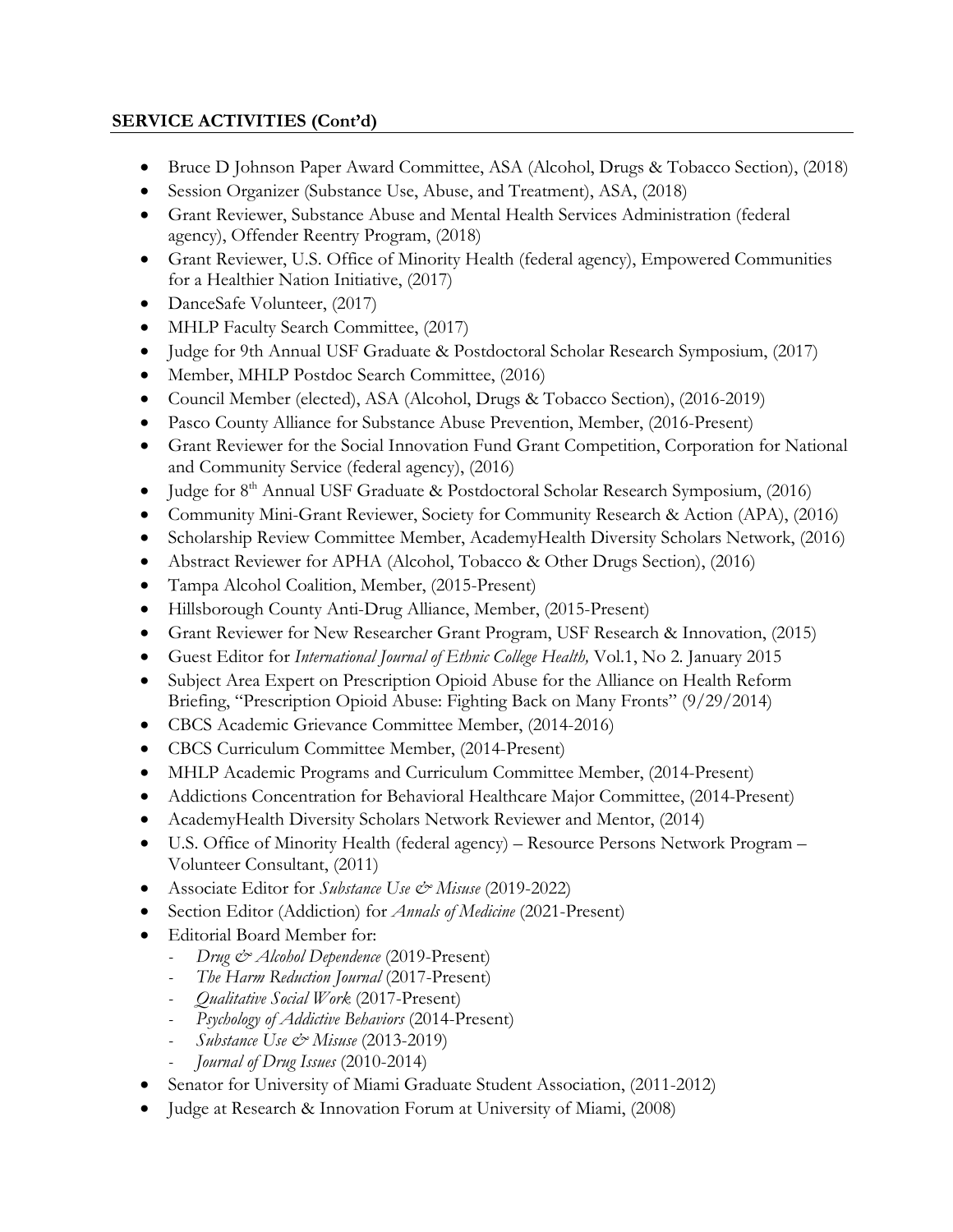## **PROFESSIONAL AFFILIATIONS**

International Society of Substance Use Professionals American Public Health Association American Sociological Association (Drugs & Society) Society for the Study of Social Problems National Prevention Network

## **RECENT MEDIA COVERAGE**

| Tampa Bay News 10            | Expert opinion included in article: "Fentanyl overdoses soar." (May, 2022).<br>Link.                                                                                                                               |
|------------------------------|--------------------------------------------------------------------------------------------------------------------------------------------------------------------------------------------------------------------|
| The What's Brewing Show      | Interviewed in episode titled: "Does Florida need safe places to use drugs?"<br>(May, 2022). Link.                                                                                                                 |
| Yahoo.com                    | Research profiled in article: "Foundation for Opioid Response Efforts<br>(FORE) announces \$10.9 million in new grants to prevent opioid and<br>substance use disorder in vulnerable children and families." Link. |
| <b>USF News</b>              | Research profiled on USF website: "Mental Health Law & Policy researcher<br>receives \$1.3 million to break the cycle of intergenerational addiction." Link.                                                       |
| <b>NIDA ORTDD Newsletter</b> | Grant project profiled in NIDA newsletter: "Program spotlight - NIDA R25<br>programs, SRI@FMHI." (January, 2022). Link.                                                                                            |
| <b>TikTok</b>                | Research profiled in video series on top Black researchers: "Dr. Khary Rigg is<br>a researcher who's done work on better understanding drugs and the impact<br>they have on Black people." Link.                   |
| <b>ASHA Voices Podcast</b>   | Interviewed in podcast episode titled: "What to know about opioids and<br>hearing loss." (January 13, 2022). Link.                                                                                                 |
| <b>Health News Florida</b>   | Expert opinion included in article: "Fentanyl deaths are on the rise in the<br>Tampa Bay area." (December, 2021). Link.                                                                                            |
| <b>Tampa Bay Times</b>       | Exert opinion included in article: "Overdose deaths in Tampa Bay's Black<br>community are skyrocketing." (October, 2021). Link.                                                                                    |
| <b>Undark Magazine</b>       | Expert opinion included in article: "Dispensing doctors: Should physicians<br>sell drugs to patients?" (October, 2021). Link.                                                                                      |
| Yahoo.com                    | Expert opinion included in article: "Should physicians dispense drug to their<br>patients?" (October, 2021). Link.                                                                                                 |
| Amer. Psychological Assoc.   | Research profiled in newsletter: "Div. 28 research spotlight." (August, 2021).<br>Link.                                                                                                                            |
| <b>Vice News</b>             | Expert opinion included in article: "Pain and isolation are driving America's<br>lockdown overdose surge." (February, 2021). Link.                                                                                 |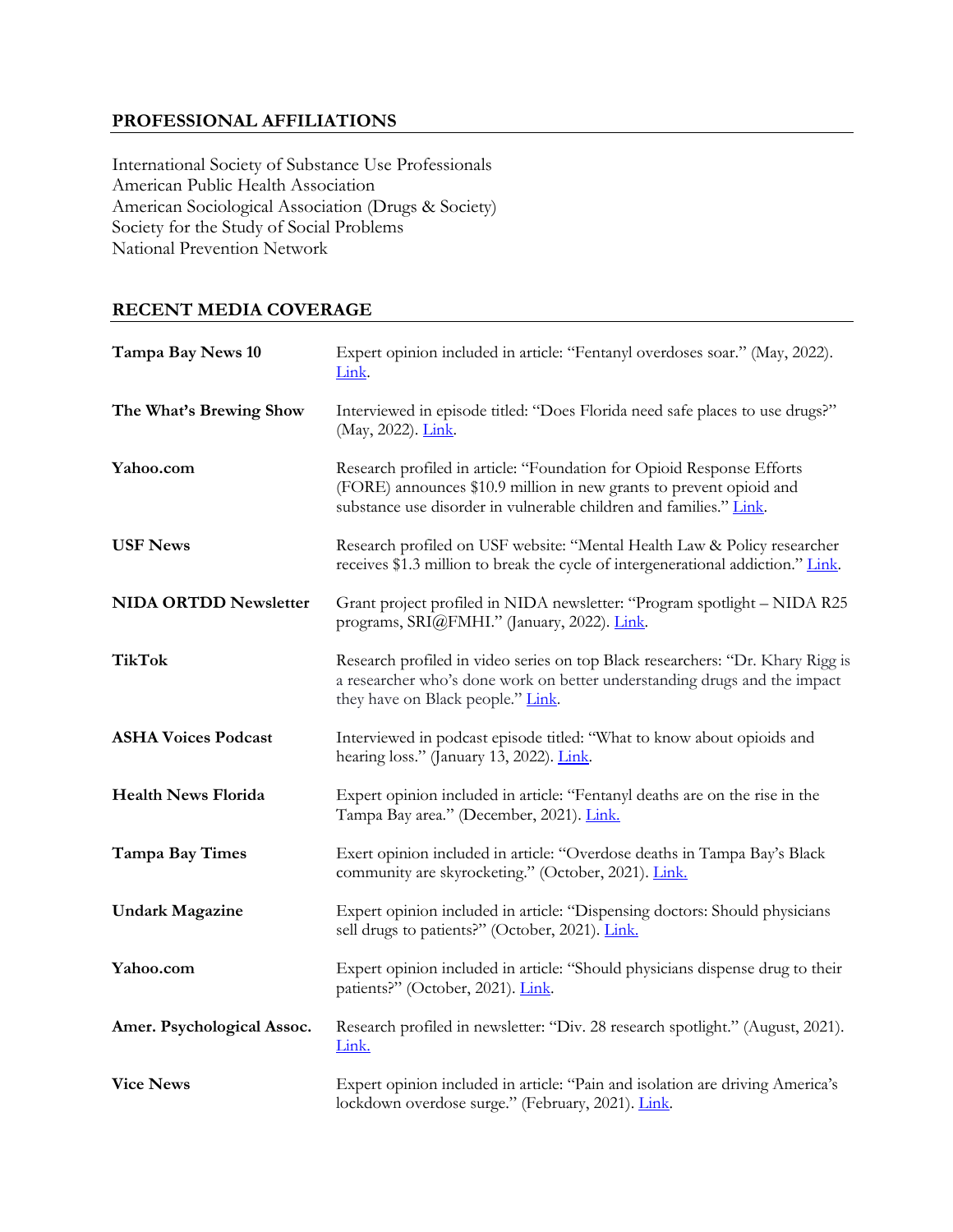| <b>USF Oracle</b>              | Expert opinion included in article: "USF receives multimillion-dollar grant to<br>fund criminal justice, policing research." (February, 2021). Link.                      |
|--------------------------------|---------------------------------------------------------------------------------------------------------------------------------------------------------------------------|
| <b>Minaret Magazine</b>        | Expert opinion included in article: "Opioid epidemic falls in the hands of<br>Purdue Pharma." (November, 2020). Link.                                                     |
| <b>Vox</b>                     | Expert opinion included in article: "She wanted addiction treatment. She<br>ended up in the relapse capital of America." (March, 2020). Link.                             |
| <b>Tampa Bay Times</b>         | Research profiled in article: "Hillsborough takes first steps toward needle<br>exchange pilot program." (January, 2020). Link.                                            |
| <b>Bay News 9</b>              | Research profiled in article: "Hillsborough county commission moves toward<br>creating needle exchange program." (January, 2020). Link.                                   |
| <b>Leafly News</b>             | Expert opinion included in article: "This new drug education program could<br>actually keep teens safer." (November, 2019). Link.                                         |
| <b>Odyssey Online</b>          | Expert opinion included in article: "We need to talk about the opioid<br>epidemic." (October, 2019). Link.                                                                |
| Women's Day                    | Research profiled in news media: "Disposing of unused medication."<br>(October, 2019, print edition).                                                                     |
| 83 Degrees                     | Expert opinion included in article: "The opioid epidemic: Hillsborough<br>County, USF thought leaders look for solutions." (September, 2019). Link.                       |
| <b>Insurance Journal</b>       | Research profiled in news media: "Doctors not to blame for all opioid<br>misuse; Friends, family also played roles." (June, 2019). Link.                                  |
| <b>Science Daily</b>           | Research profiled in news media: "Friends and family, not doctors, serve as a<br>gateway to opioid misuse." (June, 2019). Link.                                           |
| <b>R-Street</b>                | Research profiled in news media: "Reviewed Work: Opioid misuse initiation:<br>Implications for intervention" (June, 2019). Link                                           |
| <b>Medical Xpress</b>          | Research profiled in news media: "For many, friends and family, not doctors,<br>serve as a gateway to opioid misuse." (June, 2019). <i>Link</i>                           |
| Futurity                       | Research profiled in news media: "Opioid addiction doesn't always start with<br>the doctor." (June, 2019). $\underline{\text{Link}}$ .                                    |
| <b>Filter Magazine</b>         | Expert opinion included in article: "Global drug survey: Large majority of<br>cocaine users would pay more for safer, 'fair trade' supply." (May, 2019).<br><u>Link</u> . |
| <b>Pittsburgh Post-Gazette</b> | Research profiled in news media: "Study: Friends, family are most common<br>gateway to addiction, not doctors." (May, 2019). Link.                                        |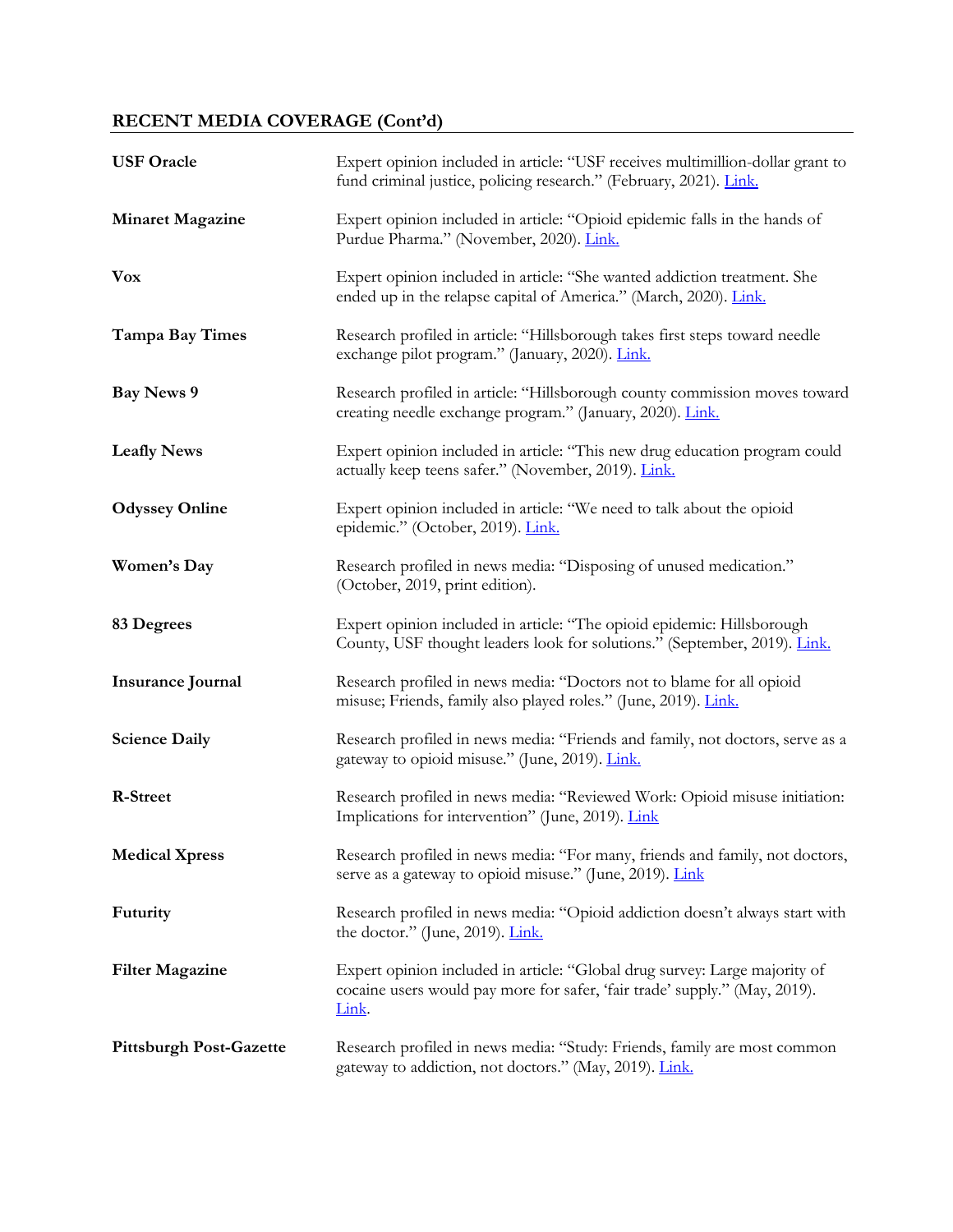| <b>Filter Magazine</b>                   | Expert opinion included in article. "Here's What a Legal Market for Cocaine<br>Could Look Like." (March, 2019). Link.                                                                                |
|------------------------------------------|------------------------------------------------------------------------------------------------------------------------------------------------------------------------------------------------------|
| <b>Crimeversation Podcast</b>            | Interviewed in episode 10: "Opioid epidemic." (February, 2019). Link.                                                                                                                                |
| <b>Filter Magazine</b>                   | Profiled in news media: "This Black History Month (and all year long), stop<br>ignoring Black drug policy reformers." (February, 2019). Link.                                                        |
| <b>Playboy Magazine</b>                  | Expert opinion included in news article. "Your taste for drugs Is influenced<br>by your music tastes." (February, 2018). Link.                                                                       |
| <b>Logan Daily News</b>                  | Research featured in news editorial. "Community support needed for opioid<br>crisis." (July, 2018). <i>Link.</i>                                                                                     |
| <b>UNH</b> Today                         | Research featured in news article. "Research finds higher urban opioid death<br>rates overall but dramatic increases in rural counties." (June, 2018). Link.                                         |
| <b>US News &amp; World Report</b>        | Research featured in news media: "Hip-hop blamed for encouraging drug<br>use." (March, 2018). <i>Link.</i>                                                                                           |
| Daily Mail (UK)                          | Research featured in news article: "Hip-hop stars Kanye West, Rick Ross and<br>Jay-Z use their music to glorify MDMA, luring fans into trying the drug,<br>claim academics." (February, 2018). Link. |
| Journal of Blacks in Higher<br>Education | Research featured in news media: "Academic study finds that hip-hop<br>music encourages black youth to try ecstasy." (February, 2018). Link.                                                         |
| <b>Black News Zone</b>                   | Research featured in news media: "Kanye West and Jay-Z blamed for rise in<br>use of MDMA." (February, 2018). Link.                                                                                   |
| <b>Dancing Astronaut</b>                 | Research featured in news article: "Research attributes increase in MDMA<br>use to hip hop's lyrical glorification of Molly" (February, 2018). Link.                                                 |
| Meaww.com                                | Research featured in news article: "Kanye West, Rick Ross and Jay-Z's songs<br>contributing to use of MDMA, claims study." (February, 2018). Link.                                                   |
| MedicalXpress                            | Research featured in news article: "Hip-hop music influencing more African-<br>Americans to try Molly." (February, 2018). Link.                                                                      |
| YourEDM                                  | Research featured in news article: Hip-hop lyrics glorfying molly have heavily<br>influenced MDMA use." (February, 2018). Link.                                                                      |
| <b>NewsMax</b>                           | Research featured in news media: "Hip-hop encourages drug use study."<br>(March 6, 2018). <i>Link</i> .                                                                                              |
| <b>Eurasia Review</b>                    | Research featured in news media: "Hip-Hop Music Influencing More<br>African-Americans To Try Molly." (February, 2018). Link.                                                                         |
| Live 5 News                              | Research featured in news media: "Hip Hip-hop music blamed for<br>encouraging drug use." (March, 2018). Link.                                                                                        |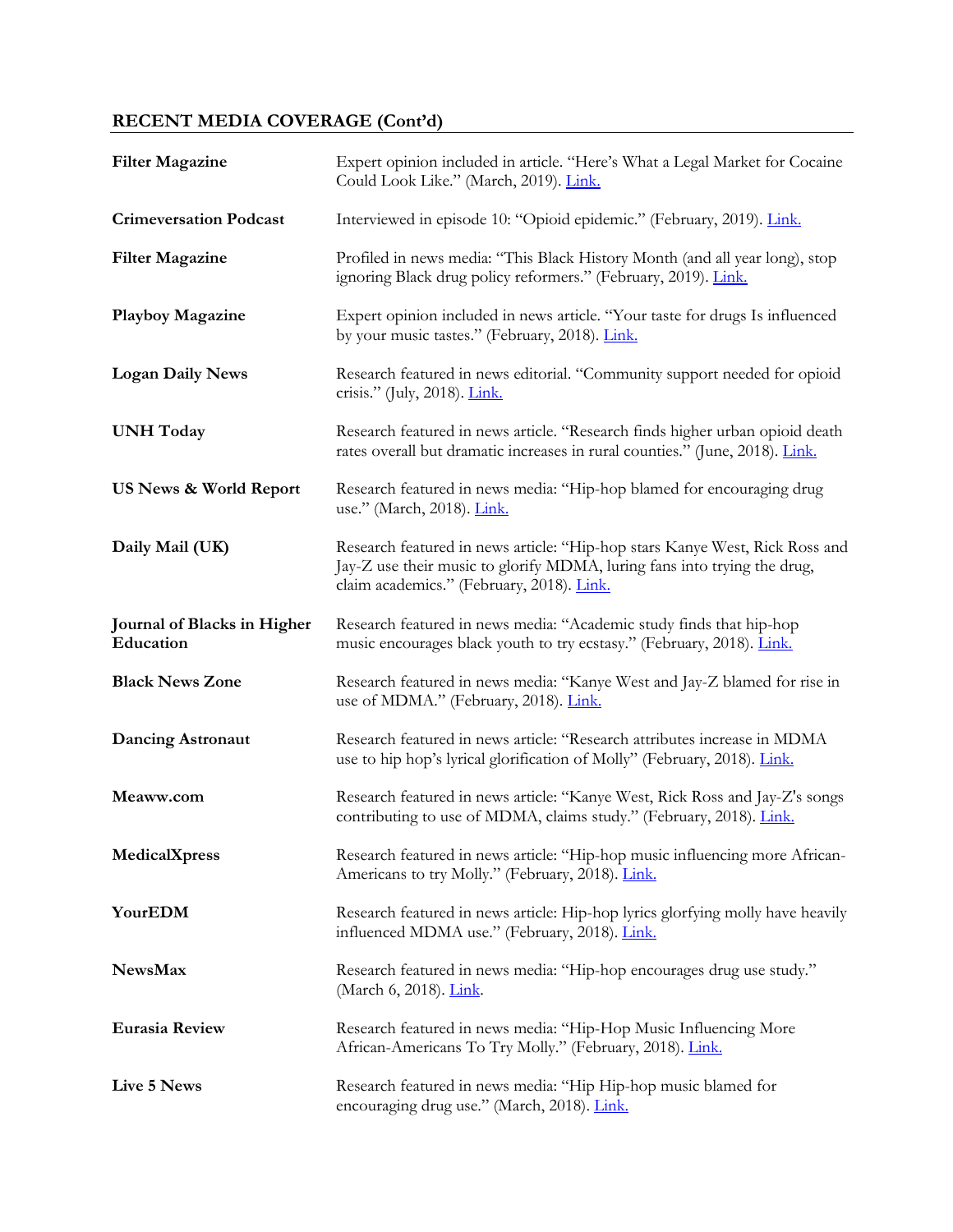| News Channel 6                           | Research featured in news media: "Hip Hip-hop music blamed for<br>encouraging drug use." (March, 2018). Link.                                                     |
|------------------------------------------|-------------------------------------------------------------------------------------------------------------------------------------------------------------------|
| <b>NBC Right Now</b>                     | Research featured in news media: "Hip Hip-hop music blamed for<br>encouraging drug use." (March, 2018). Link.                                                     |
| <b>MS News Now</b>                       | Research featured in news media: "Hip Hip-hop music blamed for<br>encouraging drug use." (March, 2018). Link.                                                     |
| <b>First Alert 48</b>                    | Research featured in news media: "Hip Hip-hop music blamed for<br>encouraging drug use." (March, 2018). Link.                                                     |
| <b>Wave News</b>                         | Research featured in news media: "Hip Hip-hop music blamed for<br>encouraging drug use." (March, 2018). Link.                                                     |
| <b>Erie News Now</b>                     | Research featured in news media: "Hip Hip-hop music blamed for<br>encouraging drug use." (March, 2018). Link.                                                     |
| Fox 54 News                              | Research featured in news media: "Hip Hip-hop music blamed for<br>encouraging drug use." (March, 2018). Link.                                                     |
| <b>Lifestyle News</b>                    | Research featured in news media: "Hip Hip-hop music blamed for<br>encouraging drug use." (March, 2018). Link.                                                     |
| <b>Kuam News</b>                         | Research featured in news media: "Hip Hip-hop music blamed for<br>encouraging drug use." (March, 2018). Link.                                                     |
| <b>Vice</b>                              | Expert opinion included in news article: The Feds are about to stick it to pain<br>patients in a big way." (February, 2017). Link.                                |
| <b>National Compass</b>                  | Expert opinion included in news article: "Laws targeting drug dealers have<br>bipartisan support, but will they work?" (September, 2017). Link.                   |
| <b>NBC News</b>                          | Expert opinion included in news article: "Florida sheriff's militarized warning<br>to heroin dealers is tone deaf, say drug policy experts." (April, 2017). Link. |
| Vice                                     | Expert opinion included in news article: "America's latest drug epidemic is<br>weirdly non-violent." (June, 2017). Link.                                          |
| <b>Miami New Times</b>                   | Expert opinion included in news article: "Chronic pain sufferers say Gov.<br>Rick Scott's 3-Day opioid limit would be a disaster." (October, 2017). Link.         |
| <b>Partnership for Drug Free</b><br>Kids | Expert opinion included in news article: "Many myths surround molly and<br>ecstasy." (September, 2016). Link.                                                     |
| <b>Bangor Daily News</b>                 | Expert opinion included in news article: "229 schools shared rare insight into<br>their challenge to protect kids from drugs." (September, 2016). Link.           |

<u> 1980 - Johann Barn, mars an t-Amerikaansk kommunister (</u>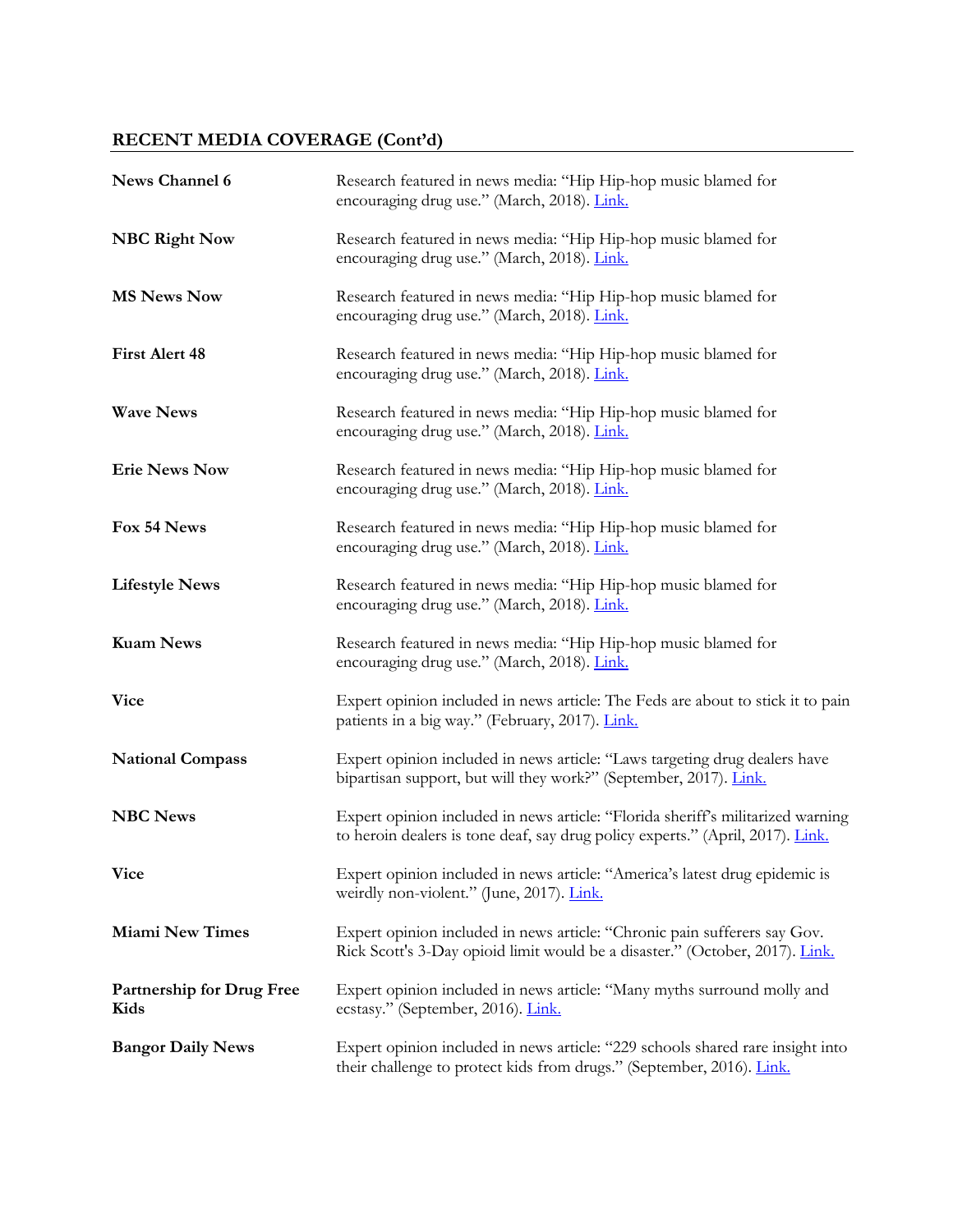| <b>Bangor Daily News</b>  | Expert opinion included in news article: "The research isn't with D.A.R.E.,<br>but police love it, and Maine schools still use it." (September, 2016). Link.      |
|---------------------------|-------------------------------------------------------------------------------------------------------------------------------------------------------------------|
| <b>Tampa Bay Times</b>    | Expert opinion included in news article: "Overdose reversal drug naloxone<br>now available in Florida without an individual prescription." (July, 2016).<br>Link. |
| <b>UF Health Podcasts</b> | Research profiled in health podcast. "Prescription opioid abuse may be more<br>common in rural youth than urban youth." (December, 2015). Link.                   |
| <b>Science Daily</b>      | Profiled in Science News: "Opiate addiction spreading, becoming more<br>complex." (August, 2015). <i>Link.</i>                                                    |
| PsychCentral              | Profiled on website: "Opiate addiction growing, becoming more complex."<br>(August, 2015). <i>Link.</i>                                                           |
| <b>Tampa Bay Times</b>    | Expert opinion included in news article: "State report shows Florida heroin<br>deaths reached all-time high in 2014." (October, 2015). Link.                      |
| <b>Science Daily</b>      | Profiled on website: "Adolescent painkiller abuse a big problem for small<br>towns, rural areas." (September, 2015). Link                                         |
| Telegraph-Forum           | Featured in news article: "Rural kids more likely to pop pain pills."<br>(September, 2015). Link.                                                                 |
| <b>Science Explorer</b>   | Profiled on website: "The changing face of an opiate addict." (October,<br>2015). Link.                                                                           |
| Daily Yonder              | Featured in news article: "Study links ER with rural adolescent painkiller<br>misuse." (September, 2015). Link                                                    |
| Cincinnati.com            | Featured in news article: "Rural kids more likely to pop pain pills."<br>(September, 2015). Link.                                                                 |
| <b>Medical Daily</b>      | Featured in news article: "Opiate addiction: Sociologists construct distinct<br>profiles for heroin and prescription painkiller users." (August, 2015). Link.     |
| The Crossing Point        | Featured in news article: "Rural teens face high risk of teen drug abuse,<br>especially prescription painkiller abuse." (September, 2015). Link.                  |
| <b>MPR</b>                | Featured in news article: "Painkiller abuse higher in rural vs. urban areas."<br>(September, 2015). Link.                                                         |
| DrugAbuse.com             | Featured in news article: "Teens in rural areas more likely to abuse<br>painkillers." (September, 2015). Link.                                                    |
| DrugAbuse.com             | Featured in news article: "Heroin use increasing across new demographics,<br>study finds." (October, 2015). Link.                                                 |